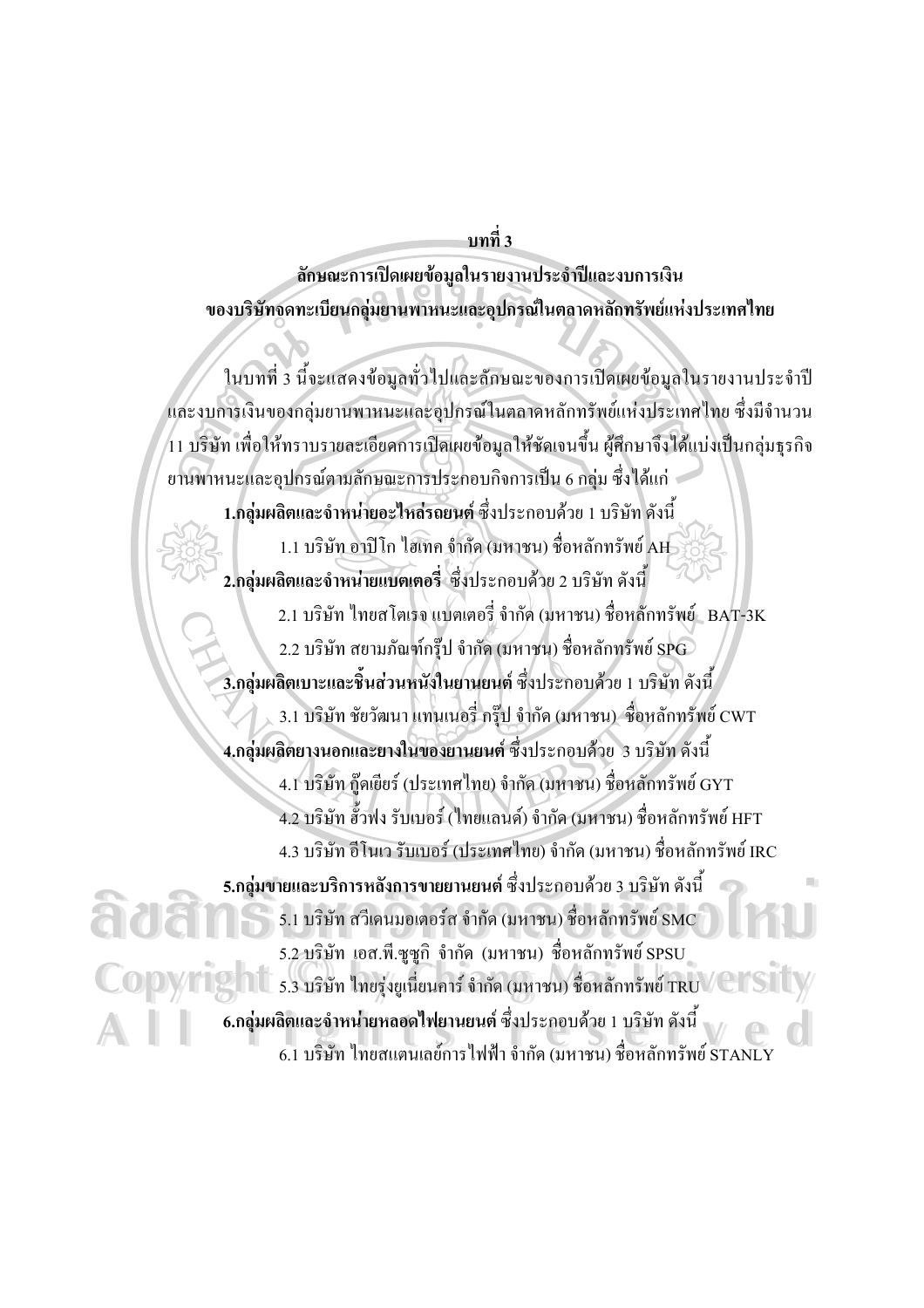โดยการศึกษาจะศึกษาในรายละเอียดแบ่งเป็น 2 ส่วน คือ ี ส่วนที่ 1 ลักษณะการเปิดเผยข้อมูลในรายงานประจำปีและงบการเงิน ส่วนที่ 2 การศึกษาการจัดส่งรายงานประจำปี

ส่วนที่ 1 ลักษณะการเปิดเผยข้อมูลในรายงานประจำปีและงบการเงิน ประกอบด้วยประเด็น การศึกษา ดังนี้

1.การศึกษาลักษณะการเปิดเผยข้อมูลในรายงานประจำปี ได้แก่ การเปิดเผยข้อมูล ดังนี้ 1.1 รูปแบบการจัดส่งรายงานประจำปี

1.2 การเปิดเผยข้อมูลตามแบบ 56-2

1.3 การเปิดเผยข้อมูลเพิ่มเติมจากแบบ 56-2

1.4 การเปรียบเทียบรายงานประจำปีระหว่างปี พ.ศ.2545 และพ.ศ.2546

ิ 2.การศึกษาลักษณะการเปิดเผยข้อมูลในงบการเงิน ได้แก่ การเปิดเผยข้อมูล ดังนี้

2.1 การเปิดเผยข้อมูลตามมาตรฐานการบัญชีฉบับที่ 35 และประกาศกรมทะเบียน การค้าเรื่อง การกำหนดรายการย่อที่จะต้องมีในงบการเงินของบริษัทมหาชน

2.2 การเปรียบเทียบระหว่างรายการในหมายเหตุประกอบงบการเงิน ในปีพ.ศ.

2545 และ พ.ศ.2546

2.3 รายการในงบการเงินและหมายเหตุประกอบงบการเงินที่เป็นประเด็นสำคัญ

1.กลุ่มผลิตและจำหน่ายอะไหล่รถยนต์ ประกอบด้วย 1 บริษัท ได้แก่ 1.1 บริษัท อาปิโก ไฮเทค จำกัด (มหาชน) ชื่อหลักทรัพย์ AH

## 1.1.1 ข้อมูลทั่วไป

บริษัท อาปิโก ไฮเทค จำกัด (มหาชน) ("AH") ก่อตั้งขึ้นเมื่อวันที่ 25 มีนาคม 2539 โดย นายเย็บ • ชวน ปัจจุบันบริษัทมีทุนจดทะเบียน 240 ล้านบาท มีจำนวนหุ้นสามัญ 48 ล้านหุ้น มูลค่าหุ้นละ 5 บาท จัดตั้ง ขึ้นเพื่อประกอบธุรกิจ ออกแบบ ผลิต และติดตั้งอุปกรณ์จับยึดในการประกอบรถยนต์ (Car Assembly Jig). ี ออกแบบ และผลิตแม่พิมพ์ (Stamping Die) และผลิตชิ้นส่วนรถยนต์ (OEM Auto parts) สำหรับผู้ผลิต รถยนต์ มีบริษัทย่อย 4 บริษัท คือ

1.บริษัท นิว เอร่า เซลส์ จำกัด ดำเนินธุรกิจจำหน่ายและศูนย์บริการรถยนต์ฟอร์ดในประเทศไทย

2.บริษัท เทเนกา ซีเทีย รีซอสเซส จำกัด ดำเนินธรกิจจำหน่ายและศนย์บริการรถยนต์ฮอนด้าใน ประเทศมาเลเซีย

3.บริษัทอาปีโก ไพลคอน (M) จำกัด ดำเนินธุรกิจออกแบบและผลิตอุปกรณ์จับยึดในการประกอบ รถยนต์ในประเทศมาเลเซีย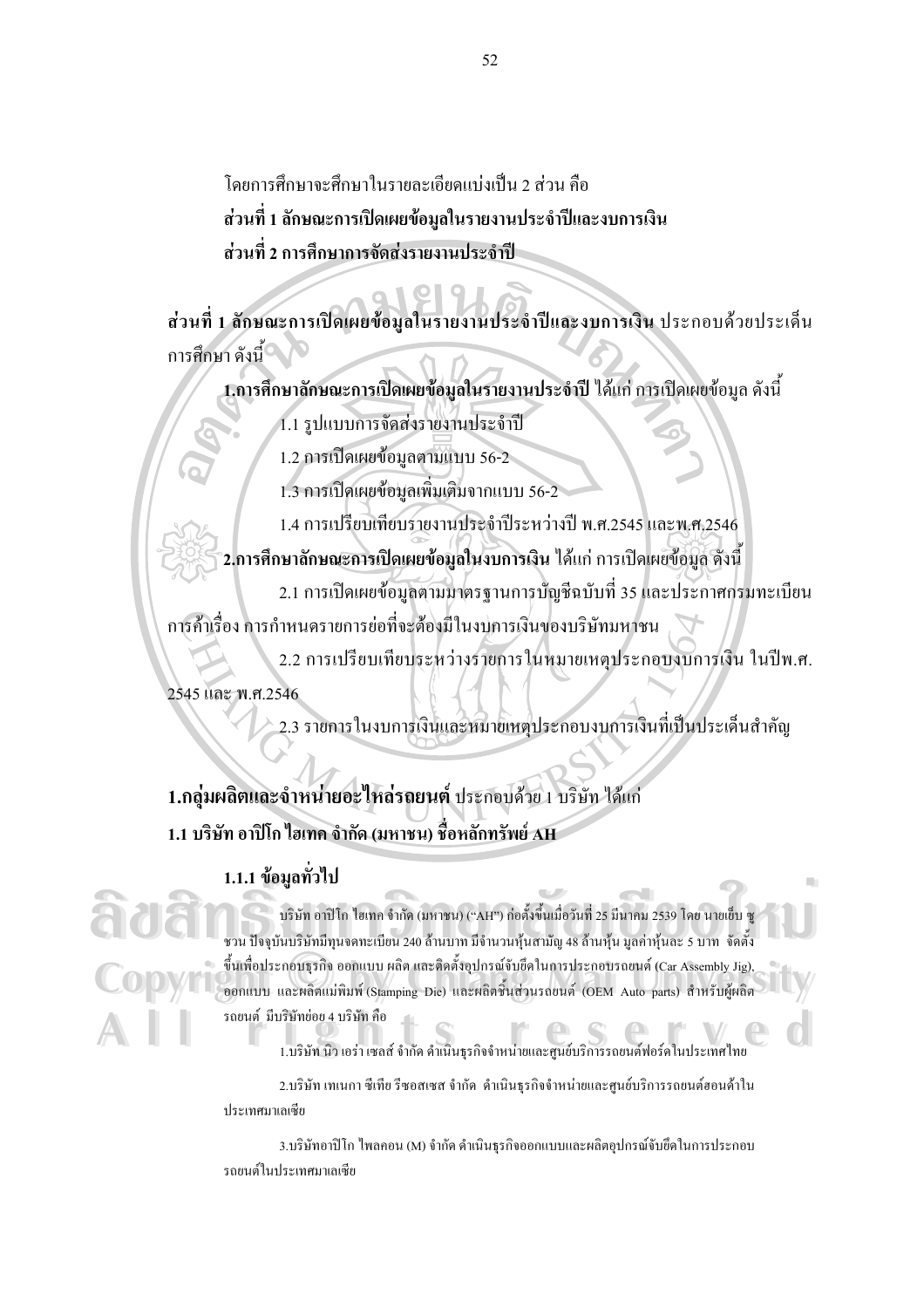4.บริษัท อาปิโก อมตะ จำกัด ดำเนินธรกิจผลิตชิ้นส่วนโครงรถกระบะสำหรับรถยนต์อีซซ ร่น ดี ี แมกซ์ และ เจนเนอรัลมอเตอร์ เชฟโรเลต รุ่นโคโลราโค

มีบริษัทร่วม 3 บริษัท คือ

มาเลเซีย

1.บริษัท นิว เอร่า เซลส์ (M) จำกัด ดำเนินธุรกิจจำหน่ายและศูนย์บริการรถยนต์ฟอร์ดในประเทศ

2.บริษัท เอเบิล ซาโน่ อินคัสตรีส์ (1996) จำกัด ดำเนินธรกิจผลิตท่อเบรก ท่อน้ำมันเชื้อเพลิง และ ซิ้นส่วนเครื่องยนต์ ตั้งอยู่ที่นิคมอุตสาหกรรมใฮเทค จังหวัดอยุธยา

3.บริษัท ซาโน่ อินดัสตรีส์ จำกัด ดำเนินธุรกิจผลิตท่อน้ำมันเบรก ตั้งอยู่ที่นิคมอุตสาหกรรมอมตะ ซิตี้ จังหวัดระยอง

บริษัท อาปิโก ไฮเทค จำกัด (มหาชน) และบริษัทย่อยมีกำลังการผลิตอุปกรณ์จับยึดรวมปีละ ประมาณ 22 ชุด แม่พิมพ์ปีละประมาณ 400 ชุด หรือ 1,122 ตัน และชิ้นส่วนโลหะสำหรับยานยนต์ปีละ ประมาณ 13.6 ล้านชิ้น ชิ้นส่วนยึดรั้งประตูรถยนต์ปีละประมาณ 7 แสนชิ้น ถังน้ำมันเชื้อเพลิงรถยนต์ปีละ ประมาณ 2 แสนใบ และลูกลอยวัดระคับน้ำมันปีละประมาณ 9 หมื่นชุด และชิ้นส่วนโครงรถกระบะปีละ ประมาณ 294,000 ชิ้นและมีบริษัทร่วมผลิตท่อน้ำมันเบรก ท่อน้ำมันเชื้อเพลิง ท่อน้ำมันคลัช และชิ้นส่วน เครื่องยนต์

1.1.2 การเปิดเผยข้อมูลในรายงานประจำปี แยกแสดงรายละเอียดตามประเด็นที่ศึกษา ดังนี้

1.1.2.1 รูปแบบในการจัดส่งรายงานประจำปี 1นปีพ.ศ. 2545 จัดทำเป็นรูปเล่ม ภาษาไทยเท่านั้น ในปีพ.ศ. 2546 จัดทำเป็นรูปเล่มภาษาไทยและอังกฤษ

1.1.2.2 การเปิดเผยข้อมูลตามแบบ 56-2

ในปี พ.ศ. 2545 และในปี พ.ศ. 2546 มีการจัดทำและแสคงรายการตามแบบ 56-2 (รายงานประจำปี) ตามข้อกำหนดเกี่ยวกับการเปิดเผยข้อมูลของตลาดหลักทรัพย์แห่งประเทศไทย

> 1.1.2.3 การเปิดเผยข้อมูลเพิ่มเติมจากแบบ 56-2 มีดังนี้

1.พันธกิจ แสดงในหน้าแรกของรายงานประจำปี เฉพาะในปีพ.ศ.2546 เท่านั้น เนื้อหามี

To develop AAPICO Hitech & emerge within the framework of the current automotive jig, die&part companies in the Kingdom of Thailand as the most innovative and progressive company with global quality standards and reasonable return of invironments for shareholders.

2. ประวัติบริษัท แสคงเรียงลำดับตามรายปีที่เกิดเหตุการณ์สำคัญภายในบริษัท

#### 3. สารจากประธานกรรมการ

ในปี 2545 ประเด็นสำคัญที่กล่าวไว้ในสารประธานกรรมการ มีดังนี้

1.สืบเนื่องจากบริษัทเพิ่งเริ่มต้นจดทะเบียนเข้าตลาดหลักทรัพย์แห่งประเทศไทย ในวันที่ 17 ต.ค. ่ 2545 ข้อความในสารจากประธานกรรมการในปีพ.ศ.2545 โดยส่วนใหญ่จะเป็นเรื่อง การจดทะเบียนเข้าตลาด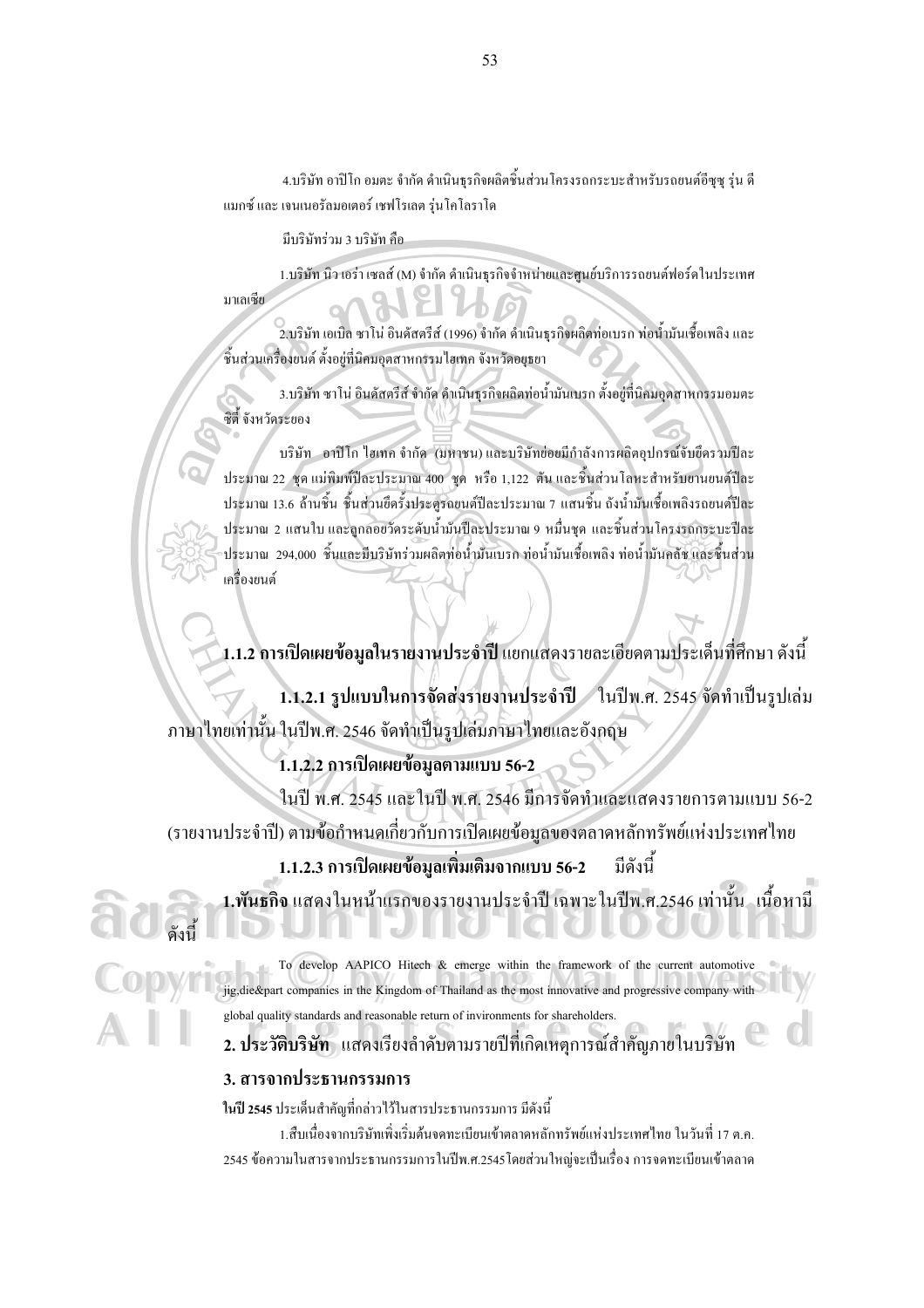หลักทรัพย์ การเพิ่มทนจดทะเบียนจาก 160 ล้านบาทเป็น 210 ล้านบาท และได้เปลี่ยนแปลงมลค่าพาร์จากเดิม หุ้นละ 10 บาท เป็น หุ้นละ 5 บาท โดยเสนองายแก่ประชาชนทั่วไปในราคา 25 บาทต่อหุ้น รวมเป็นเงินทุน ิจากการเสนอขายแก่ประชาชนครั้งนี้ทั้งสิ้นจำนวน 250 ล้านบาท

2.แสดงรายใด้และกำไรจากการดำเนินงานที่เพิ่มมากขึ้น โดยใด้กำไรสงถึง 132.4 ล้านบาท ต่อ รายใด้รวมทั้งสิ้น 1,673 ล้านบาท กำไรเพิ่มขึ้น ร้อยละ 540 จากปีที่ผ่านมา

3.เหตุการณ์สำคัญ ๆ ที่ประสบผลสำเร็จ ได้แก่ การได้รับใบรับรอง ISO 14001 การส่งชิ้นส่วน ให้กับบริษัท อิซูซุ มอเตอร์ (ประเทศไทย) เป็นครั้งแรกสำหรับการผลิตรถกระบะ DMAX การรับงานจาก Toyota และ Honda เพิ่มขึ้นมากกว่า ร้อยละ 200 เมื่อเทียบกับ ปี 2544 เป็นต้น

ในปีพ.ศ. 2546 ประเด็นที่กล่าวไว้ในสารประธานกรรมการ มีดังนี้

1.การประสบความสำเร็จอย่างสงของกล่มบริษัทอาปิโกไฮเทค ซึ่งมีรายได้เพิ่มขึ้นจาก 1.739 ล้าน บาทในปีพ.ศ.2545 เป็น 4,049 ล้านบาท ในปีพ.ศ.2546 มีการเคิบโคร้อยละ 133 มีกำไรเพิ่มขึ้นจาก 132.37 ด้านบาท เป็น 310.15 ด้านบาท เพิ่มขึ้นร้อยละ 135

2. ความสนใจในการร่วมทุนในธุรกิจเป็นตัวแทนจำหน่ายรถยนต์ฮอนด้าอีก 2 แห่งคือ บริษัท ้ เทเนกา ซีเทีย รีซอสเซส จำกัด และบริษัท นิว เอร่า เซลล์ จำกัด โดยมีทำเลที่ตั้งในเปตาลิง จายา และ ก้วลาลัมเปอร์ ประเทศมาเลเซีย ตามลำดับ

3. การเซ็นสัญญาร่วมทุนกับ บริษัท ฟิชเชอร์ เทค จำกัด ภายใต้ชื่อ บริษัท ฟิชเชอร์-อาปิโก จำกัด เพื่อทำการผลิตชิ้นส่วนพลาสติกสำหรับอุตสาหกรรมอิเล็กทรอนิกส์และอุตสาหกรรมยานยนต์ ด้วยเงินทุน จดทะเบียน 50 ถ้านบาท

4.การคาดการณ์ภาวะอุตสาหกรรมในปีพ.ศ.2547 คาดการณ์ว่าผลประกอบการน่าจะเพิ่มขึ้นเป็น 5.500 ถ้านบาท หรือคิดเป็นร้อยละ 40 เมื่อเทียบกับปีที่ผ่านมา

#### 4. เป้าหมายในการดำเนินการธรกิจ

ในปี พ.ศ. 2545 และ 2546 บริษัทมีเป้าหมายหลัก ดังนี้

1.การรักษาผู้นำในธุรกิจอุปกรณ์จับฮึดประเภท Iow volume ซึ่งหมายความว่าเป็นอุปกรณ์จับฮึดที่ สามารถนำไปใช้ในการประกอบรถยนต์ในโรงงานประกอบรถยนต์ซึ่งผลิตรถยนต์น้อยกว่า 20,000 คันต่อปี และอาศัยชื่อเสียงในการผลิตอุปกรณ์จับยึดที่มีคุณภาพดี ดึงดูดผู้ประกอบชิ้นส่วนรถยนต์รายใหม่มาใช้ อุปกรณ์จับฮึดของบริษัท และมีเป้าหมายในการขยายการผลิตอุปกรณ์จับฮึดไปยังประเภท high volume ซึ่ง สามารถนำไปประกอบรถยนต์ได้มากกว่า 20,000 คันต่อปีโดยการร่วมทนกับพันธมิตรทางธรกิจ เนื่องจาก <u>ิบริษัทไม่มีความชำนาณทางการผลิตอปกรณ์จับยึดประเภทนี้</u>

่ 2.สำหรับตลาดชิ้นส่วนรถยนต์ บริษัทมีเป้าหมายที่จะมีการพัฒนาคุณภาพ ด้นทุน และการจัดส่ง สินค้าอย่างต่อเนื่อง เพื่อเป็นที่ยอมรับของลกค้ารายใหญ่ของบริษัทฯ

5. ข้อมูล สิทธิประโยชน์และเงื่อนไขจากการได้รับการส่งเสริมการลงทุน มีการจัดทำเฉพาะ ในปี พ.ศ. 2545 โดยจะอธิบายถึง

1.การได้รับการส่งเสริมการลงทน บริษัทได้รับการส่งเสริมการลงทนสำหรับกิจการผลิตอปกรณ์ จับยึดและแม่พิมพ์ ตามบัตรส่งเสริมการลงทนเลขที่ 1430/2539 ลงวันที่ 13 มิถนายน 2539 สำหรับกิจการ ผลิตชิ้นส่วนกระบะรถยนต์ ชิ้นส่วนประกอบท่อไอเสียรถยนต์ ชิ้นส่วนโลหะขึ้นรปสำหรับรถยนต์ และถัง ี น้ำมันเชื้อเพลิงรถยนต์ ตามบัตรส่งเสริมการลงทนเลขที่ 1103/2540 ลงวันที่ 13 กมภาพันธ์ 2540 นอกจากนี้ ู บริษัท เอเบิล ซาโน่ อินดัสตรีส์ (1996) จำกัด(ASICO) ได้รับการส่งเสริมการลงทนในกิจการ ผลิตชิ้นส่วน ียานยนต์ประเภท 4.25 คือ การผลิตชิ้นส่วนอื่น ๆ ของยานพาหนะตามบัตรการส่งเสริมการลงทนเลขที่ 1441/2539 ลงวันที่ 18 มิถนายน 2539 และบริษัท เอเบิล ซานิท จำกัด (ASANIT) ได้รับการส่งเสริมการ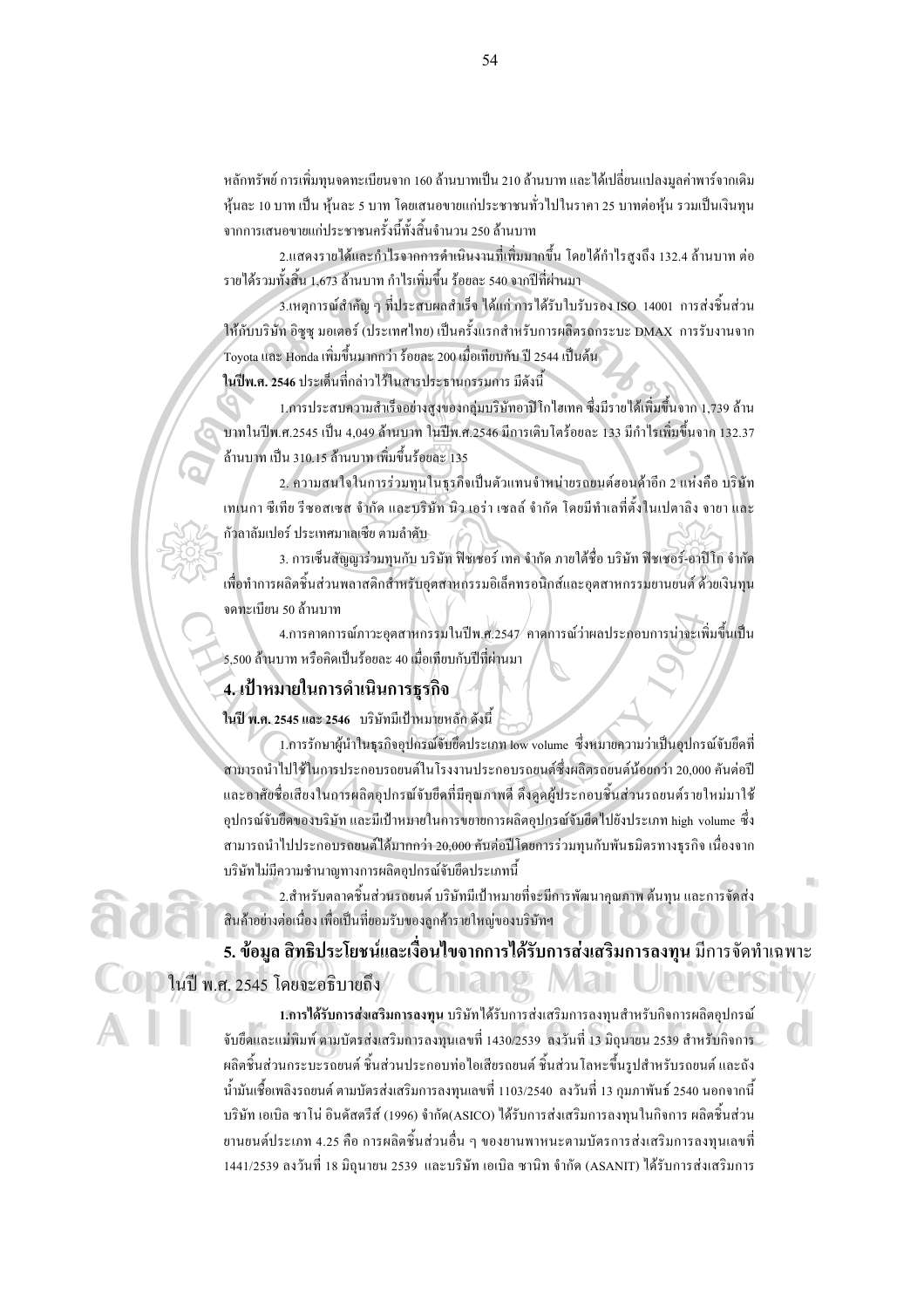ลงทนในกิจการชบเคลื่อบผิวด้วยโลหะ 4.25 คือ การผลิตชิ้นส่วนอื่น ๆ ของยานพาหนะ ตามบัตรส่งเสริมการ ิลงทนเลขที่ 1231/2540 ลงวันที่ 9 เมษายน 2540

2.สิทธิประโยชน์ที่ได้รับจากการส่งเสริมการลงทุน แสดงสิทธิประ โยชน์ต่างๆที่กิจการ ได้รับ เช่น การยกเว้นภาษีเงิน ได้นิติบลลลสำหรับกำไรสทธิที่ได้จากการประกอบกิจการที่ได้รับการส่งเสริมการลงทน นับแต่วันที่เริ่มมีรายได้จากการประกอบกิจการ, ลดหย่อนอากรขาเข้ากึ่งหนึ่งเฉพาะเครื่องจักรที่ไม่อย่ใน รายการปรับลดอากรขาเข้าตามประกาศกระทรวงการคลังที่ศก.13/2533 เป็นต้น

3.เงื่อนไขที่สำคัญของการได้รับการส่งเสริมการลงทุน เช่น เครื่องจักรซึ่ง ได้รับการลดหย่อนอากร ขาเข้า จะต้องนำเข้าก่อนวันที่ ดังนี้

| สำหรับอปกรณ์ | Jig&Stamping Die | VOJ AH            | 13/6/2541 |
|--------------|------------------|-------------------|-----------|
|              | Parts            | VOJ AH            | 13/2/2542 |
|              | Parts            | ของ ASICO         | 18/6/2541 |
|              | Plating          | <b>VOJ ASANIT</b> | 09/4/2542 |

6. การวิจัยและพัฒนา มีการแสดงรายการนี้ ในเฉพาะปีพ.ศ.2545 โดยอธิบายถึง

โครงการวิจัยและพัฒนาดังนี้ โครงการพัฒนาเครื่องย้ำขอบประตูสำหรับรถยนต์ เพื่อใช้เชื่อมยึด ประตส่วนนอกและส่วนในเข้าด้วยกันก่อนที่จะเข้าส่การประกอบรถยนต์ โดยชิ้นส่วนดังกล่าวมีต้นทนที่ต่ำ ในขณะที่คุณภาพอยู่ในระดับที่ผู้ผลิตรถยนต์ระดับโลกพึงพอใจและอาจทำให้ผู้ผลิตรถยนต์ลดดื่นทุนในการ ประกอบได้ด้วย ซึ่งบริษัทมึงบประมาณในการพัฒนาชิ้นส่วนประเภทนี้ 3 ล้านบาท และปัจจบันค้นแบบ อุปกรณ์นี้สร้างเสร็จและจดสิทธิบัตรเรียบร้อยแล้ว

7. ทรัพย์สินที่ใช้ในการประกอบธุรกิจ มีการแสดงเฉพาะปีพ.ศ.2545 เท่านั้น รายละเอียดมี

## 1.ลักษณะกรรมสิทธิ์ มูลค่าทางบัญชี ภาระผูกพัน ของทรัพย์สินในแต่ละชนิด เช่น

ดังนี้

ที่ดิน 1 แปลง เนื้อที่ 15 ไร่ 2 งาน ลักษณะกรรมสิทธิ์ คือ เป็นเจ้าของ มูลค่าทางบัญชีสุทธิ 43.13 ด้านบาท ภาระผกพัน จำนองกับธนาคารดีบีเอส ไทยทน วงเงินจำนอง 439.80 ด้านบาท(ตามมลค่าประเมิน) 2. นโยบายการลงทุนในบริษัทย่อยและร่วม รายละเอียดมีดังนี้คือ ณ วันที่ 31 ธันวาคม 2545 บริษัทมีเงินลงทนในบริษัทย่อยและร่วม มลค่าตามวิธีส่วนใด้เสียจำนวน 47.79 ล้านบาท โดยมีสัดส่วนเงิน ิลงทุนในบริษัทย่อยและร่วมทั้งหมดกิดเป็นร้อยละ 5.18 ของสินทรัพย์รวม ทั้งนี้นโยบายการลงทุนในบริษัท ย่อยและบริษัทร่วมจะจำกัดเฉพาะธรกิจที่มีความเกี่ยวเนื่องกับผลิตภัณฑ์และบริการของบริษัท โครงการ ิลงทนต้องผ่านการพิจารณาจากที่ประชมคณะกรรมการบริษัท และหรือที่ประชมผู้ถือห้นตามขอบเขตอำนาจ การอนุมัติตามที่กำหนด สำหรับนโยบายการบริหารงานของบริษัทย่อยและบริษัทร่วมจะเป็นไปตามนโยบาย ของบริษัท โดยบริษัทจะส่งตัวแทนเข้าเป็นกรรมการเพื่อร่วมในการบริหารงานในบริษัทย่อยและบริษัทร่วม 3.สรุปสัญญาสำคัญระหว่างบริษัทหรือบริษัทย่อยกับบริษัทอื่น มีสัญญา 6 เรื่องดังนี้  $^{\circ}$ 

1.สัญญาความช่วยเหลือด้านเทคนิคในการผลิตถังน้ำมัน

2.สัญญาความช่วยเหลือด้านเทคนิคการผลิต tank sender

- 3.สัญญาตัวแทนจำหน่ายรถยนต์ฟอร์ด
- ้4.สัญญาความช่วยเหลือด้านเทคนิค
- 5.สัญญาเช่าที่ดินเพื่อทำโชว์รูมรถยนต์ฟอร์คสาขารามอินทรา
- 6.สัญญาเช่าที่ดินเพื่อทำโชว์รูมรถยนต์ฟอร์ดสาขาลาดพร้าว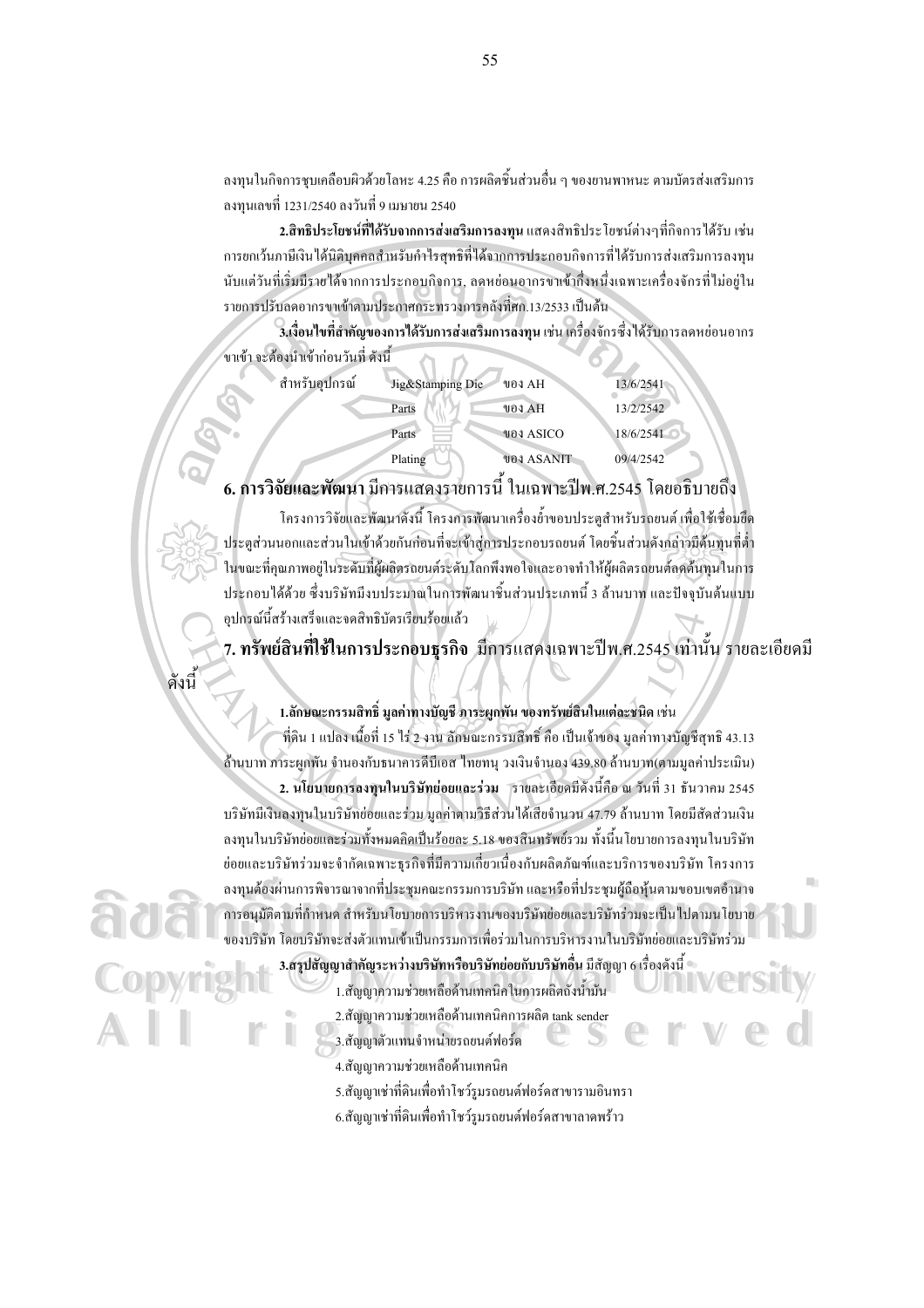#### 8 โครงการในอนาคต

1.การร่วมทนกับ บริษัท ซีเมนส์ วีดีโอ ประเทศเยอรมัน ในการผลิต tank sender ให้กับทางฟอร์ด ้เพื่อใช้ในการผลิตฟอร์ดเรนเจอร์เป็นจำนวน 10,000 ชิ้นต่อเดือน

2.การร่วมมือทางเทคโนโลยี ระหว่าง พรีซิชั่น อ๊อปติคอล แมนูแฟ็คเจอริ่ง ประเทศอเมริกา เพื่อ ลคระยะเวลาและค่าใช้จ่ายในการทำแม่พิมพ์ต้นแบบ .แม่พิมพ์ที่ได้สามารถทำการซ่อมแซมขัดเงาใหม่ได้. เคลื่อบผิวแม่พิมพ์เพื่อให้มีความแข็งแรงมากขึ้น

3.การร่วมมือกับ Lean Manufacturing Consulting S.E.ASIA (LMC) โดยในงานแรกเป็นการส่ง ์ อุปกรณ์จับฮึด ไปให้กับ เคมเลอร์ ไคร์สเลอร์ ประเทศอินเดีย และนอกจากนี้ บริษัท LMC ยังทำหน้าที่เชื่อม ประสานงานระหว่างบริษัทและ TMS AG Germany (เป็นบริษัท ผู้จัดส่งและขาย เครื่องมือและอุปกรณ์จับยึด รายใหญ่ที่สุดให้กับบริษัทเคมเลอร์ ไคร์สเลอร์และผู้ผลิตรถยนต์ภาคพื้นยุโรปรายอื่น ๆ) ซึ่งได้มีการลงนาม ในสัญญาร่วมมือกันแล้ว

# 9. จำนวนพนักงานทั้งหมดแยกตามสายผลิตภัณฑ์ และผลตอบแทน พร้อมทั้งแสดง

## นโยบายการพัฒนาพนักงาน แสดงเฉพาะปีพ.ศ. 2545

| 1.จำนวนพนักงานแยกตามสายผลิตภัณฑ์ |                                                  |                       |  |
|----------------------------------|--------------------------------------------------|-----------------------|--|
| สายผลิตภัณฑ์                     |                                                  | จำนวน 31 ธ.ค.2545(คน) |  |
| อุปกรณ์จับยึด                    |                                                  | 105                   |  |
| แม่พิมพ์                         |                                                  | 72                    |  |
| ชื้นส่วนรถยนต์                   |                                                  | 301                   |  |
| อื่น ๆ                           |                                                  | 46                    |  |
| รวมจำนวนพนักงาน                  |                                                  | 524                   |  |
|                                  | 2.ผลตอบแทนพนักงานในปีพ.ศ.2545 มีจำนวน 89 ถ้านบาท |                       |  |

3.นโยบายในการพัฒนาพนักงาน โดยมีการส่งเสริมให้บุคลากรสามาถพัฒนาความรู้ความชำนาญ ิจากการปฏิบัติงานจริงและจากผู้เชี่ยวชาญในแต่ละสายการผลิตภัณฑ์ และยังส่งเสริมให้บุคลากรได้เข้าร่วม การอบรมและฝึกความชำนาญตามสายงานที่เกี่ยวข้องอย่างสม่ำเมอ โดยจะมีการพัฒนาพนักงานอย่างน้อยคน ิละ 25 ชั่วโมงต่อปีโดยการส่งไปฝึกอบรมที่ต่างประเทศหรือจ้างผู้เชี่ยวชาณมาฝึกพนักงานที่บริษัท

#### 10.การวิเคราะห์ความเหมาะสมของโครงสร้างเงินทุน แสคงไว้ในการวิเคราะห์ผลการ

m

#### ้ดำเนินงานและฐานะการเงิน รายละเอียดมีดังนี้

0.91 เท่าในปีพ.ศ.2545 และอัตราส่วนความสามรถในการชำระดอกเบี้ยอยู่ในระดับ 11.43 เท่าในปีพ.ศ.2545 ซึ่งแสดงให้เห็นว่า บริษัทมีเสถียรภาพมากในด้านโครงสร้างเงินทุน

nīversītv S e er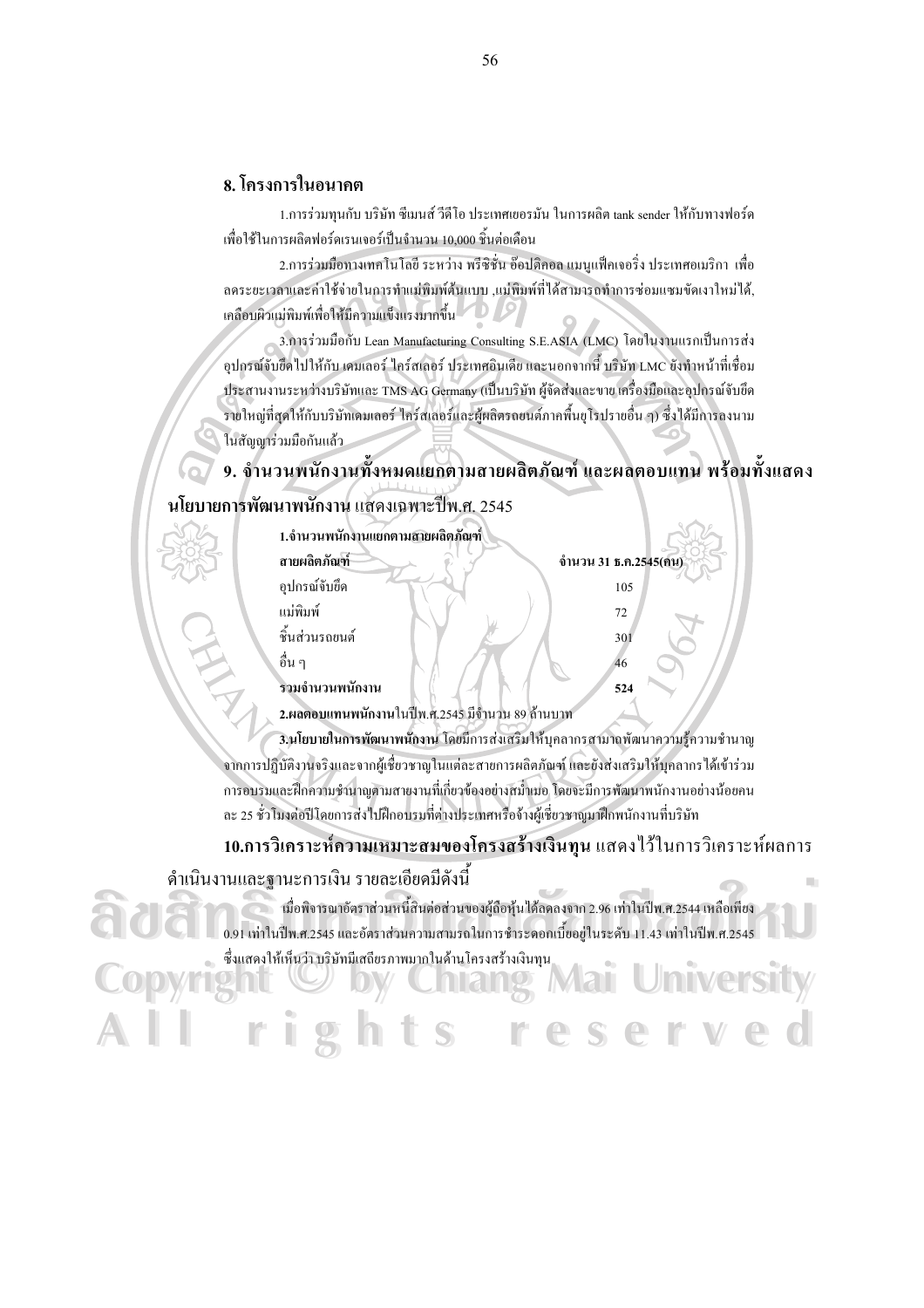

#### 1.1.2.4 การเปรียบเทียบรายงานประจำปีระหว่างปี พ.ศ.2545 และ พ.ศ.2546 มี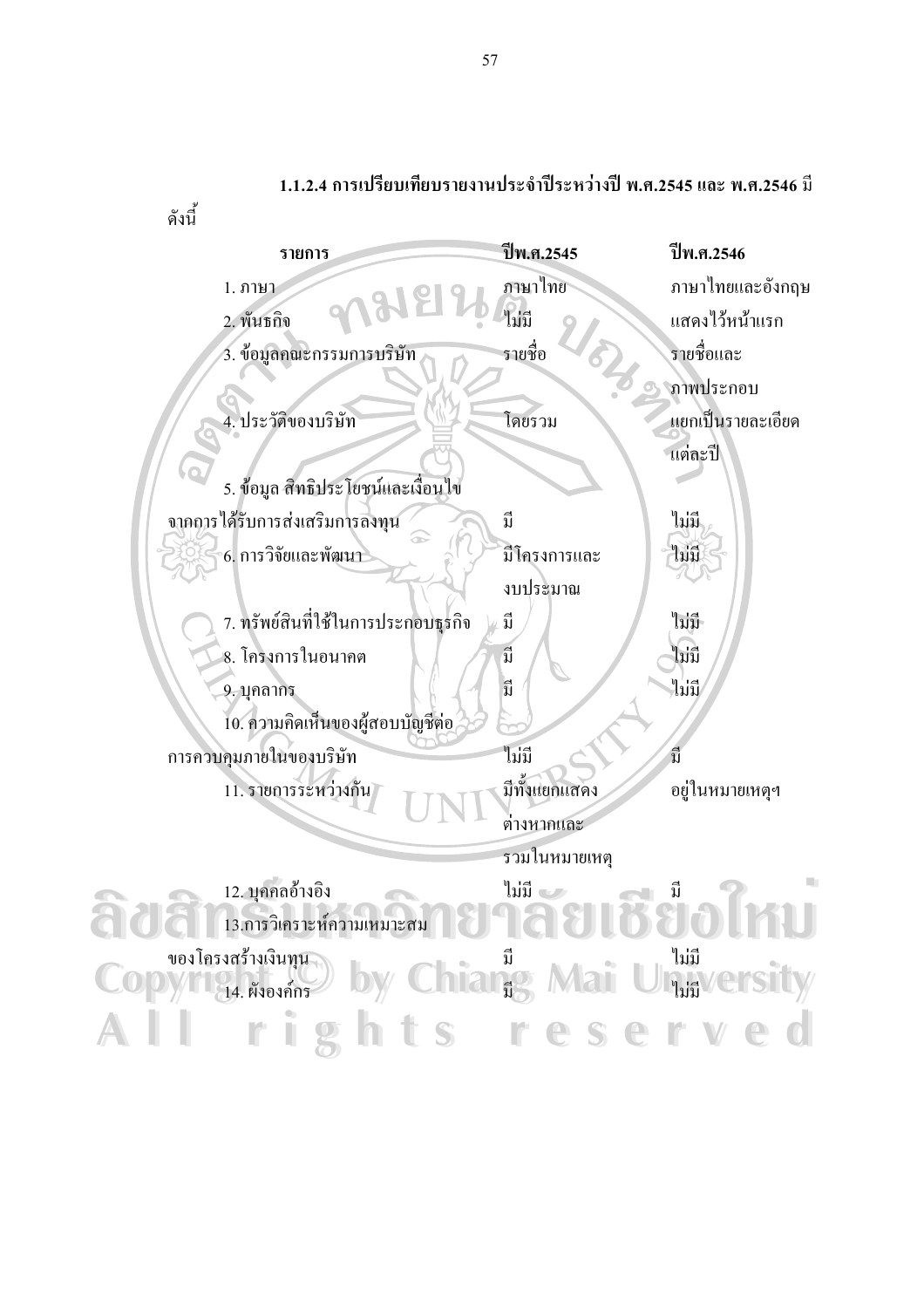1.1.3 การเปิดเผยข้อมูลในงบการเงิน แยกแสดงตามประเด็นที่ศึกษาดังนี้

1.1.3.1 การเปิดเผยข้อมูลตามมาตรฐานการบัญชีฉบับที่ 35 และประกาศกรม ทะเบียนการค้าเรื่องรายการย่อที่ต้องมีในงบการเงินของบริษัทมหาชน

้องค์ประกอบของงบการเงิน การแสดงข้อมูลทั่วไปในงบการเงิน ซึ่งเป็นไปตามมาตรฐาน การบัญชีฉบับที่ 35 เรื่องการนำเสนองบการเงิน

รูปแบบและการจัดเรียงลำดับรายการในงบการเงิน ในงบดุลมีการแสดงรายการหมวด สินทรัพย์ หนี้สิน และส่วนของผู้ถือหุ้น ตาม ประกาศกรมทะเบียนการค้า เรื่องการกำหนดรายการ ย่อที่ต้องมีในงบการเงินของบริษัทมหาชน

1.1.3.2 การเปรียบเทียบระหว่างรายการในหมายเหตุประกอบงบการเงินปีพ.ศ. 2545 และ 2546

ในปีพ.ศ. 2545 มีการแสดงข้อมูลการจดทะเบียนในตลาดหลักทรัพย์ เนื่องจาก บริษัทเพิ่ง ี้เริ่มต้นเข้างดทะเบียนในตลาดหลักทรัพย์ปี พ.ศ. 2545 จึงต้องมีการแสดงข้อมูลให้ผู้ใช้งบการเงินได้ ทราบ

ในปี พ.ศ. 2546 มีการเปลี่ยนแปลงวิธีการคิดค่าเสื่อมราคาอุปกรณ์โรงงานบางส่วนของ บริษัทย่อยแห่งหนึ่งของบริษัทจากเดิมวิธีเส้นตรงตามอายุการใช้งานประมาณ 5 ปีเป็นวิธีจำนวน ผลผลิตเพื่อสะท้อนถึงประโยชน์เชิงเศรษฐกิจที่เปลี่ยนแปลงไป ผลจากการเปลี่ยนแปลงดังกล่าวทำ ให้กำไรสุทธิสำหรับปีพ.ศ.2546 ของบริษัทย่อยเพิ่มขึ้นจำนวน 58 ล้านบาท การเปิดเผยดังกล่าว เป็นไปตามมาตรฐานการบัญชีฉบับที่ 39 เรื่องกำไรหรือขาดทุนสำหรับงวด ข้อผิดพลาดที่สำคัญ และการเปลี่ยนแปลงทางบัญชี นอกจากนี้ยังมีการเปิดเผยข้อมูลเรื่องเงินปันผล ค่าตอบแทน กรรมการ

1.1.3.3 รายการในงบการเงินและหมายเหตุประกอบงบการเงินที่เป็นประเด็น

สำคัญ มีดังนี้

1.เงินสดและรายการเทียบเท่าเงินสด ในงบดุลของ 2 ปี มีเพียงการแสดงนโยบายการบัญชี เท่านั้น ไม่มีการแสดงรายละเอียดในหมายเหตุประกอบงบการเงิน

้ 2. ลูกหนี้การค้า ในงบดุลทั้ง 2 ปี มีการแยกแสดงประเภทลูกหนี้ คือ ลูกหนี้การค้ากิจการที่ เกี่ยวข้องกัน และบริษัทอื่น นอกจากนี้มีการอ้างอิงไปยังหมายเหตุประกอบงบการเงิน ซึ่งเป็นไป ้ตามมาตรฐานฉบับที่ 35 เรื่อง การนำเสนองบการเงิน ที่กำหนดว่า ถ้าต้องการเปิดเผยข้อมูลเพิ่มเติม ในรายการนั้น จะต้องมีการอ้างอิง แต่การอ้างอิงนั้นอ้างอิงเพียงกิจการที่เกี่ยวข้องกันเท่านั้น ลูกหนี้ อื่นใม่มีการอ้างอิงเพื่อแสดงรายละเอียดประเภทลกหนี้มีเพียงแค่แยกแสดงรายละเอียดลกหนี้ตาม ประเภทอายลกหนี้เท่านั้นในหมายเหตประกอบงบการเงิน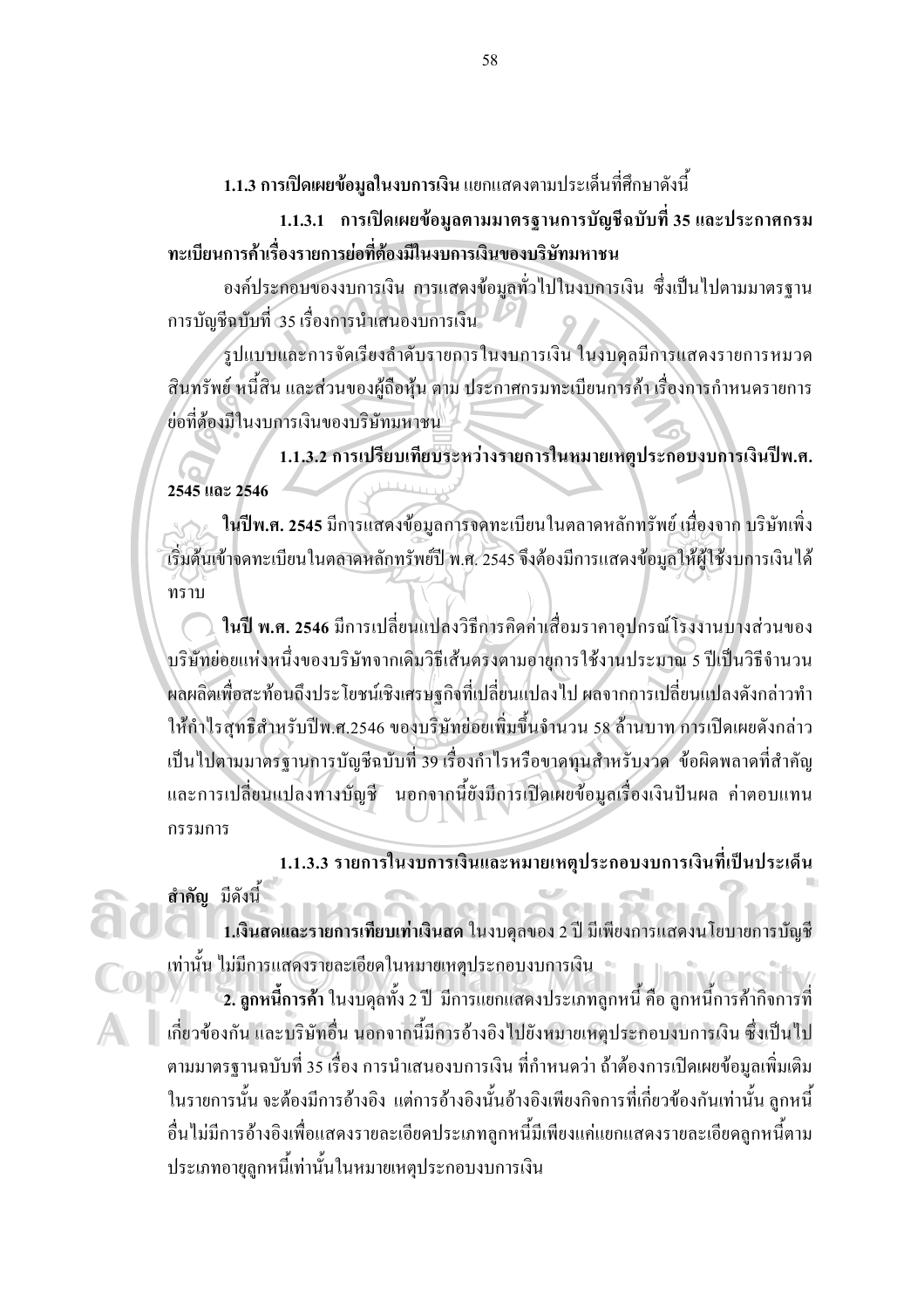**3.** เงินทดรองจ่ายและเงินให้กู้ยืมระยะสั้นแก่กิจการที่เกี่ยวข้องกัน ทั้ง 2 ปี มีการแสดง รายการนี้ในงบคุล และอ้างอิงในหมายเหตุประกอบงบการเงิน แสดงอยู่ในหัวข้อ รายการธุรกิจกับ กิจการที่เกี่ยวข้องกัน ข้อมูลในหมายเหตุประกอบงบการเงินเป็นไปตามมาตรฐานการบัญชีฉบับที่ 47 เรื่องรายการที่เกี่ยวข้องกัน

 $\overline{4.}$ สิ้นค้าคงเหลือ ทั้ง 2 ปี มีการแสดงยอดสุทธิ์ และมีการอ้างอิงไปยังหมายเหตุประกอบงบ การเงิน ข้อมูลที่แสดงใว้ในหมายเหตุประกอบงบการเงินเป็นไปตามมาตรฐานการบัญชีฉบับที่ 31 เรื่องสินค้าคงเหลือ

**5.เงินลงทุนซึ่งบันทึกโดยวิธีส่วนใด้เสีย** ทั้ง 2 ปี มีการบันทึกรายการรวมไว้ในงบดุลและ ให้ข้อมูลเพิ่มเติมในหมายเหตุประกอบงบการเงิน ข้อมูลที่แสดงในหมายเหตุประกอบงบการเงิน เป็นไปตามมาตรฐานการบัญชีฉบับที่ 45 เรื่อง การบัญชีสำหรับเงินลงทุนในบริษัทร่วม แต่มีการให้ ข้อมูลเพิ่มเติมคือ ทุนที่ชำระแล้ว ลักษณะธุรกิจ และจำนวนเงินแยกตามวิธีการบันทึกบัญชี

**6. ที่ดิน อาคารและอุปกรณ์** ทั้ง 2 ปี มีการแสดงยอดสุทธิ และมีการอ้างอิงไปยังหมายเหตุ ประกอบงบการเงิน ข้อมูลที่แสดงใว้ในหมายเหตุประกอบงบเป็นใปตามมาตรฐานการบัญชีฉบับที่ 32 เรื่อง ที่ดิน อาการและอุปกรณ์ และเนื่องจากภายในปี่พ.ศ. 2546 มีการเปลี่ยนแปลงวิธีการกิดค่า เสื่อมราคา จึงต้องมีการเปิดเผยข้อมูลดังกล่าวในหมายเหตุประกอบงบการเงิน ตามมาตรฐานการ บัญชีฉบับที่ 39 เรื่อง กำไรหรือขาดทุนสำหรับงวด ข้อผิดพลาดที่สำคัญและการเปลี่ยนแปลงทาง บัญชี โดยระบุให้ต้องเปิดเผย ลักษณะและเหตุผลของการเปลี่ยนแปลง จำนวนการปรับปรุงสำหรับ งวคปัจจุบันและแต่ละงวคที่นำเสนอ

7. รายใด้ ทั้ง 2 ปี มีการแสดงนโยบายการรับรู้รายใด้ ในหมายเหตุประกอบงบการเงิน เป็นไปตามมาตรฐานการบัญชี ฉบับที่ 37 เรื่องการรับรู้รายได้

 ${\bf s}$ . **เจ้าหนี้การค้า** ในงบคุลทั้ง 2 ปี มีการแยกแสดงประเภทเจ้าหนี้ในงบคุล คือเจ้าหนี้กิจการ ที่เกี่ยวข้องกัน และบริษัทอื่น นอกจากนี้มีการอ้างอิงในหมายเหตุประกอบงบการเงินเฉพาะเรื่อง<br>- คิจการที่เกี่ยวข้องกันเท่านั้น เจ้าหนี้อื่นแสดงเพียงแค่ยอดรวมในงบดุล<br>- อ. หมายเหตุประกอบงบการเงิน ทั้ง 2 ปี เป็นการจัดทำเพื่อให้ข้ กิจการที่เกี่ยวข้องกันเท่านั้น เจ้าหนี้อื่นแสดงเพียงแก่ยอดรวมในงบดุล

9. หมายเหตุประกอบงบการเงิน ทั้ง 2 ปี เป็นการจัดทำเพื่อให้ข้อมูลที่เพิ่มเติมจากงบดุล งบ #&- 
"-
'-!a0)&- 
%--6"" **Copyright by Chiang Mai University Copyright by Chiang Mai University** บัญชี ซึ่งมีรายการที่น่าสนใจ ดังต่อไปนี้ ค.ศ. 1992 - มีนาคม การเป็นอันเป็นรายออก มี บอมผู้แอกุน งบกระแนงนักพนเร่น เอบ เอกรร<br>- ขัญชี ซึ่งมีรายการที่น่าสนใจ ดังต่อไปนี้<br>- 9.1 การเปิดเผยข้อมูลเพิ่มเติมอื่น ตามมาตรฐานการบัญชีฉบับที่ 35 เรื่องการ

นำเสนองบการเงิน

9.1.1 ข้อมูลภูมิลำเนาและสถานะทางกฎหมายของบริษัท ลักษณะการ

ประกอบธุรกิจ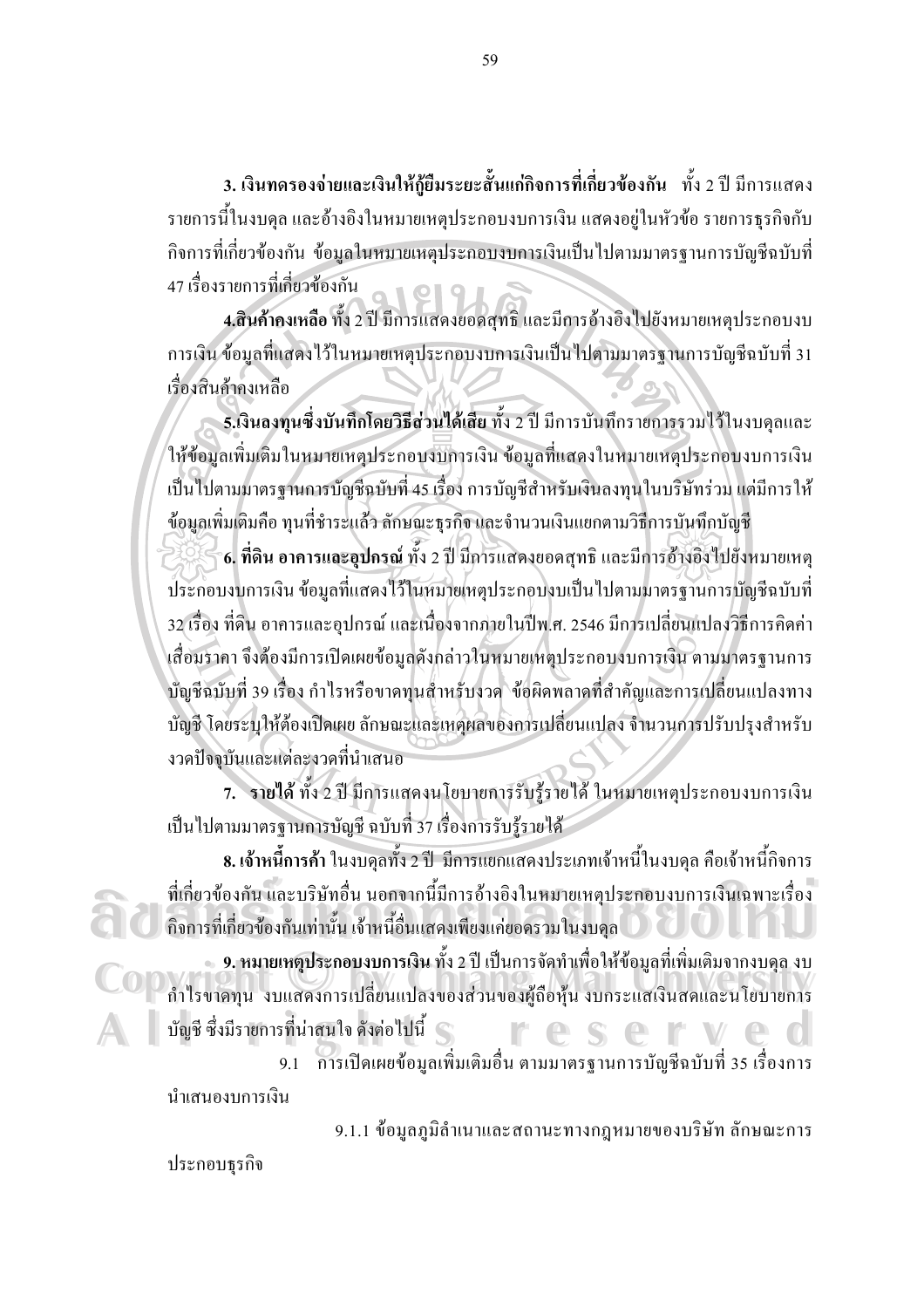9.1.2 หลักประกันหนี้สินสำหรับ เงินเบิกเกินบัญชีและเงินกู้ยืมระยะสั้น

และเงินกู้ยืมระยะยาว

9.1.3 การจ่ายเงินปันผล แสดงวันที่จ่ายเงินปันผล จำนวนเงินปันผล อัตรา

้เงินปันผลต่อหุ้น และจำนวนหุ้นปันผล ซึ่งปรากฏว่ามีการเปิดเผยข้อมูลในปี พ.ศ. 2546 เท่านั้น 9.1.4 ทุนเรือนหุ้น แสดงเหตุการณ์ต่าง ๆในปีนั้นที่เกี่ยวข้องกับทุนเรือน ้หุ้น เนื่องจาก มีความเคลื่อนใหวของทุนเรือนหุ้นอยู่ตลอดเวลาทั้งในปีพ.ศ.2545 และ 2546 จึง จะต้องมีการแสดงรายการความเคลื่อนใหวดังกล่าวให้ผู้ใช้งบการเงินได้ทราบ

9.1.5 จำนวนพนักงาน และค่าใช้จ่ายเกี่ยวกับพนักงานทั้งหมดของกิจการ นโยบายบัญชีเรื่องผลประโยชน์ของพนักงาน

9.1.6 นโยบายบัญชีเกี่ยวกับการใช้ประมาณการทางบัญชี

9.1.7 การได้รับการส่งเสริมการลงทุน และสิทธิพิเศษในการส่งเสริมการ ลงทนของกิจการ รายได้แยกตามการได้รับการส่งเสริมและไม่ได้รับการส่งเสริมการลงทน แสดงเหตุผลที่ต้องมีการสำรองตาม 9.1.8 การสำรองตามกฎหมาย

กฎหมาย

9.1.9 นโยบายบัญชีที่ใช้สำหรับกองทุนสำรองเลี้ยงชีพ และจำนวนเงินที่ พนักงานจ่ายสมทบเข้ากองทนสำรองเลี้ยงชีพ

9.1.10 การจัดประเภทรายการใหม่ แสดงเหตุผลของการจัดประเภท

รายการใหม่

์<br>9.1.11 ภาระผูกพันและหนี้สินที่อาจเกิดขึ้น 9.2 เงินเบิกเกินบัญชีและเงินกู้ยืมระยะสั้น แสดงรายละเอียดประเภทของเงิน ้เบิกเกินบัญชีและเงินกู้ยืมระยะสั้น จำนวนเงินและหลักประกันที่ใช้ในการค้ำประกันเงินเบิกเกิน บัญชีและเงินกู้ยืมระยะสั้น

9.3 ภาษีเงิน ได้นิติบุคคล แสดงวิธีการคำนวณภาษีเงิน ได้นิติบุคคล และเหตุผลที่ ใม่มีการคำนวณภาษีเงินได้นิติบุคคล

้<br>9.4 ข้อมูลการจดทะเบียนในตลาดหลักทรัพย์ ในปีพ.ศ.2545 ในข้อมูลทั่วไป มี การแสดงวันที่จดทะเบียนเข้าตลาดหลักทรัพย์  $\bigoplus$ 

9.5 การแสคงรายการงบการเงิน มีข้อมูลซึ่งแสคงว่างบการเงินมีการจัดทำตาม ประกาศกรมทะเบียนการค้า เรื่อง การกำหนดรายการย่อที่ต้องมีในงบการเงินของบริษัทมหาชน 9.6 การอนุมัติงบการเงิน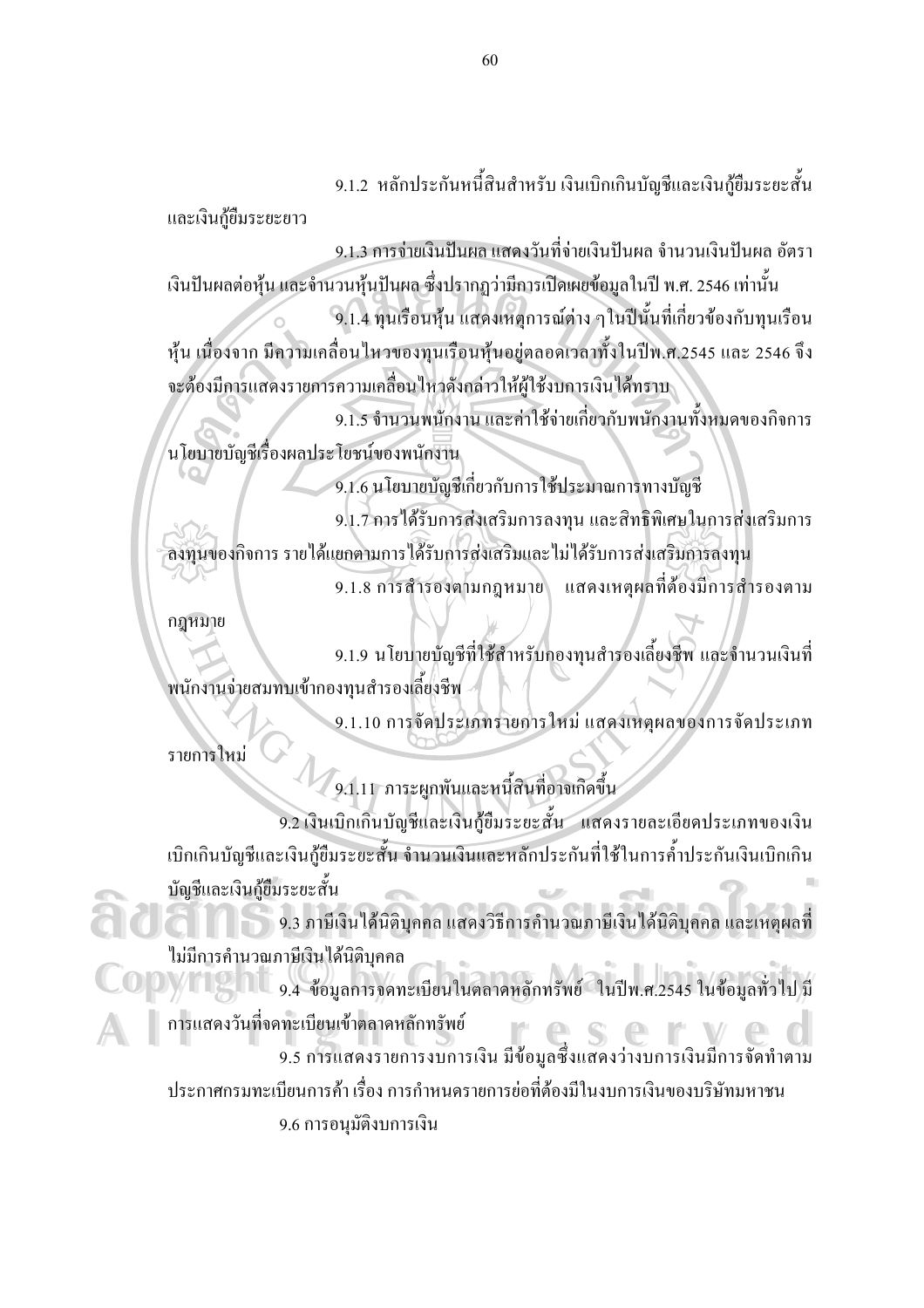## 2. กลุ่มผลิตและจำหน่ายแบตเตอรี่ ประกอบด้วย 2 บริษัทได้แก่ 2.1 บริษัท ไทยสโตเรจ แบตเตอรี่ จำกัด (มหาชน) ชื่อหลักทรัพย์ BAT-3K

## 2.1.1 ข้อมูลทั่วไป

้บริษัท ไทยสโตเรจ แบตเตอรี่ จำกัด (มหาชน) จัดตั้งเป็นบริษัทมหาชนจำกัด ตามกฎหมายไทย ้เลขที่ 461 ประกอบธุรกิจ ผลิตและจำหน่ายแบตเตอรี่ อยู่ในหมวดยานพาหนะและอุปกรณ์ โดยจำหน่าย ภายในประเทศภายใต้ชื่อ 3K และจำหน่ายส่งออกภายใต้ชื่อ 3K และ KV

ณ วันที่ 31 ธันวาคม 2546 ผู้ถือหุ้นรายใหญ่ของบริษัท "ไทยสโตเรจ แบตเตอรี่ จำกัด (มหาชน) ประกอบด้วย กล่มขอไพบลย์ ถือห้นร้อยละ 31.88 และกล่มดำรงเกียรติเวช ร้อยละ 2.66 มีทนจดทะเบียน ออกจำหน่ายและเรียกชำระเต็มมูลค่าแล้ว หุ้นสามัญ 20,000,000 หุ้น มูลค่าหุ้นละ 10 บาท บริษัทฯ ถือหุ้นใน บริษัทย่อยและบริษัทร่วมตั้งแต่ร้อยละ 10 ขึ้นไปของจำนวนหุ้นที่จำหน่ายได้แล้วทั้งหมดมีดังต่อไปนี้

| 1.บริษัท ผลิตภัณฑ์ 3เค จำกัด             | เถือห้นร้อยละ | 99.99 |
|------------------------------------------|---------------|-------|
| 2.บริษัท ไทย นันเฟอรัส เมทัล จำกัด       | ถือห้นร้อยละ  | 71.60 |
| 3.บริษัท ไทยสโตเรจ แบตเตอรี่ เจแปน จำกัด | ถือห้นร้อยละ  | 16.67 |

โดยบริษัท ไทยสโตเรจ แบตเตอรี่ จำกัด (มหาชน) จะจำหน่ายสินค้าของบริษัทสำหรับตลาดรถ ใหม่ (Original Equipment Market: OEM) และส่งออก บริษัท ผลิตภัณฑ์ 3เค จำกัด จำหน่ายสำหรับตลาด ทคแทน (Replacement Equipment Market: REM) และบริษัท ไทย นันเฟอรัส เมทัล จำกัดจะจำหน่ายตะกั่ว ผสมให้บริษัทฯเพื่อใช้เป็นวัตถุดิบในการผลิต

บริษัทไทยสโตเรจ แบตเตอรี่ จำกัด (มหาชน) พี่ความภมิใจเป็นอย่างยิ่งที่เป็นบริษัทผลิต ้แบตเตอรี่ของคนไทย มีเครื่องหมายการค้าเป็นของตัวเองและเป็นผู้ผลิตแบตเตอรี่ที่มีกำลังการผลิต และเป็นผู้ ส่งออกรายใหญ่ของประเทศ โดยส่งออกไปกว่า 50 ประเทศทั่วโลก มีการพัฒนากระบวนการผลิตสินค้าและ ระบบการบริหารงานมีคุณภาพเทียบเท่ามาตรฐานสากล จนได้รับ

 $1.1$ บรับรองระบบบริหารคุณภาพมาตรฐาน ISO 9002 เมื่อวันที่ 24 มกราคม 2540

2. ใบรับรองระบบบริหารคุณภาพมาตรฐาน QS 9000 เมื่อวันที่ 7 พฤศจิกายน 2546 และบริษัท ไทยสโตเรจ แบตเตอรี่ จำกัด (มหาชน) อยู่ระหว่างดำเนินการไปสู่การทำงานในระบบบริหารคุณภาพ ISQ 14000 ซึ่งจะทำให้ผลิตภัณฑ์ของบริษัทสามารถตอบสนองความต้องการของผู้บริโภคที่ต้องการผลิตภัณฑ์ที่มี ึดนภาพตามมาตรฐานสากลได้ โดยเฉพาะกล่มชื้นส่วนอุตสาหกรรมประกอบรถยนต์และเพื่อการส่งออก และบริษัท ไทยสโตเรจ แบตเตอรี่ จำกัด (มหาชน) ดำเนินการบริหารงานภายใต้นโยบายการกำกับดูแลกิจการ

# 2.1.2 การเปิดเผยข้อมูลในรายงานประจำปี

2.1.2.1 รูปแบบการจัดส่งรายงานประจำปี มีการจัดส่งรูปเล่มรายงานประจำปีเป็น ภาษาไทยและภาษาอังกฤษ และเป็นสื่ออิเล็กทรอนิกส์(CD-ROM) ทั้งปี พ.ศ.2545 และ พ.ศ.2546

#### 2.1.2.2 การเปิดเผยข้อมูลตามแบบ 56-2

ในปี พ.ศ. 2545 และในปี พ.ศ. 2546 มีการจัดทำและแสคงรายการตามแบบ 56-2 (รายงาน ี ประจำปี) ตามข้อกำหนดเกี่ยวกับการเปิดเผยข้อมูลของตลาดหลักทรัพย์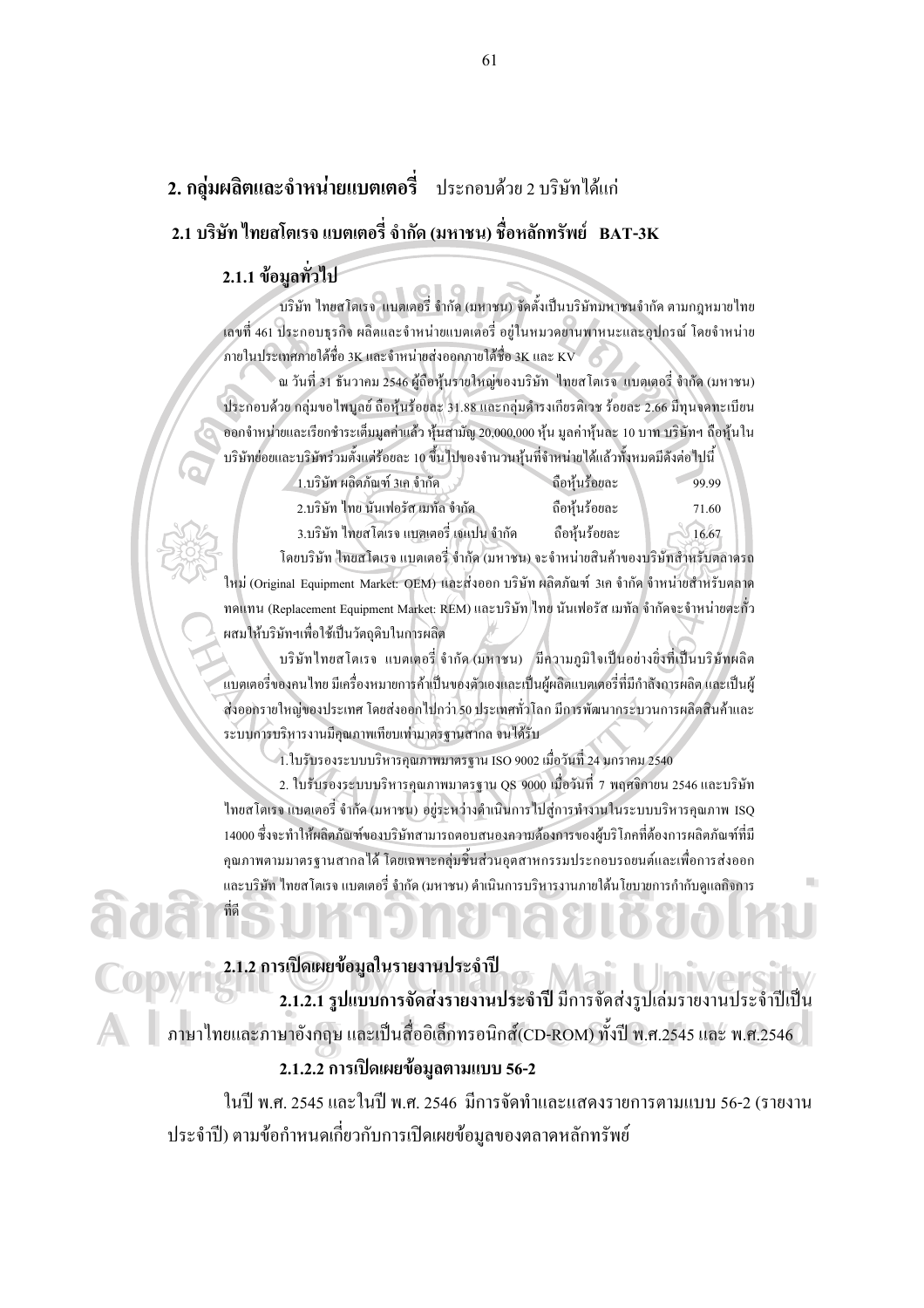ยกเว้น การจัดหาผลิตภัณฑ์ แนวโน้มภาวะอุตสาหกรรมและสภาพการแข่งขันในอนาคต ความจำเป็นและความสมเหตุสมผลของการทำรายการระหว่างกัน และขั้นตอนการอนุมัติรายการ ระหว่างกัน

## $2.1.2.3$  การเปิดเผยข้อมูลเพิ่มเติมจากแบบ 56-2

ทั้งปี พ.ศ.2545 และ พ.ศ.2546และมีแสดงข้อมูลเพิ่มเติมจากแบบ 56-2 (รายงานประจำปี) ดังนี้ ประวัติบริษัท และผังองค์กร แสดงโครงสร้างการบริหารงานแยกตามตำแหน่งงาน

## 2.1.2.4 การเปรียบเทียบรายงานประจำปีระหว่างปี พ.ศ.2545 และพ.ศ.2546

รายงานประจำปี ปีพ.ศ. 2545 และ พ.ศ. 2546 ใม่มีความแตกต่างที่เป็นสาระสำคัญ มีเพียง เรื่องการจัดวางข้อมูลของรายงานประจำปีเท่านั้นที่เป็นส่วนที่แตกต่าง โดยในปี พ.ศ.2545 ในหน้า เดียวกันจะประกอบด้วย ภาษาใทยและภาษาอังกฤษ ในปีพ.ศ.2546 มีการจัดวางข้อมูลภาษาใทย ก่อน หน้าต่อมาใช้ภาษาอังกฤษในการอธิบายในส่วนเดียวกัน

## 2.1.3 การเปิดเผยข้อมูลในงบการเงิน

2.1.3.1 การเปิดเผยช้อมูลตามมาตรฐานการบัญชีฉบับที่ 35 และประกาศกรม ทะเบียนการค้าเรื่องรายการย่อที่ต้องมีในงบการเงินของบริษัทมหาชน

องค์ประกอบของงบการเงิน การแสดงข้อมูลทั่วไปในงบการเงิน ซึ่งเป็นไปตามมาตรฐาน การบัญชีฉบับที่ 35 เรื่องการนำเสนองบการเงิน

รูปแบบและการจัดเรียงลำดับรายการในงบการเงิน ในงบคุลมีการแสดงรายการหมวด สินทรัพย์ หนี้สิน และส่วนของผู้ถือหุ้น ตาม ประกาศกรมทะเบียนการค้า เรื่องการกำหนดรายการ ย่อที่ต้องมีในงบการเงินของบริษัทมหาชน

2.1.3.2 การเปรียบเทียบระหว่างรายการในหมายเหตุประกอบงบการเงินปีพ.ศ. **2545 2546** 

**ในปีพ.ศ. 2545** มีการแสดงเครื่องมือทางการเงินที่ใช้ และราคาตามบัญชีของสินทรัพย์และ หนี้สินทางการเงินที่แตกต่างไปจากราคายุติธรรม เนื่องจากบริษัทมีการทำสัญญาซื้อขายเงินตรา + หนี้สินทางการเงินที่แตกต่างไปจากราคาขุติธรรม เนื่องจากบริษัทมีการทำสัญญาซื้อขายเงินตรา<br>- ต่างประเทศล่วงหน้ากับต่างประเทศ นอกจากนี้มีการแสดงสัญญาเช่าระยะยาว มีการอธิบาย เหตุการณ์และจำนวนเงินค่าเช่าจากการเช่าที่ดินในนิคมอุตสาหกรรมเป็นสถานที่จอครถของบริษัท และการเช่าคำเนินงานรถยนต์นั่งของบริษัทย่อย นอกจากนี้มีการแสคงเหตุการณ์ภายหลังวันที่ในงบ จุล เนื่องจากในวันที่ 15 มกราคม 2546 มีมติอนุมัติให้จ่ายเงินชดเชยจากการขาดรายได้ในอนาคต ของกรรมการผู้จัดการที่ลาออกตั้งแต่วันที่ 2 มกราคม 2546 โดยจ่ายในวันที่ 16 มกราคม 2546 จำนวน 15.20 ล้านบาท <u>2545 และ 2546</u><br>- ในปีพ.ศ. 2545 มีการแสดงเครื่องมือทางการเงินที่ใช้ และราคาตามบัญชีของสินทรัพย์และ<br>- หนี้สินทางอารเงินที่แตกต่างไปอากราคายติรรรบ เนื่องอาจบริษัทบีการทำสักษายตี้อยายเงินตรา หารบวงเททตวรศานากษารบวงเทท นอกจากนมกวรณ์พรงญญากาวงงงอาวามกาวอบบาอ<br>เหตุการณ์และจำนวนเงินค่าเช่าจากการเช่าที่ดินในนิคมอุตสาหกรรมเป็นสถานที่จอครถของบริษัท<br>และการเช่าจำเป็นงานรถยนต์นั่งของบริษัทย่อย บอกจากนี้บีการแสดงเหตุการณ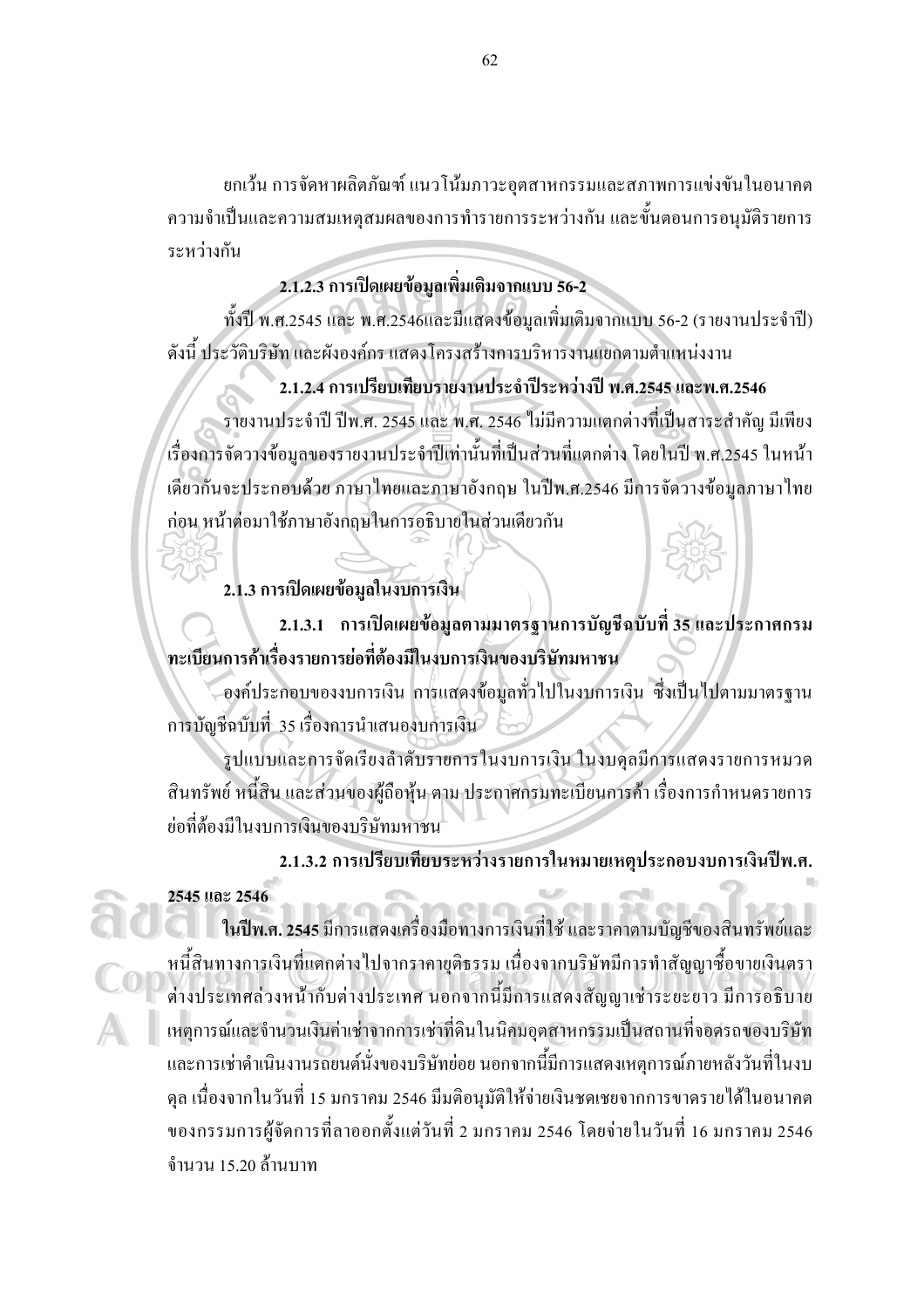ในปีพ.ศ. 2546 มีการเปิดเผยรายละเอียดรายได้อื่น ค่าใช้ถ่ายอื่น และที่ดินที่ไม่ได้ใช้ในการ ้คำเนินงาน เนื่องจาก ในปีพ.ศ.2546 บริษัทได้ชะลอการก่อสร้างโรงงาน จึงมีการบันทึกที่ดินตาม ้มูลค่าที่ได้มา และยังได้รับที่ดินจากการโอนชำระหนี้ค่าสินค้าจากลูกค้ารายหนึ่ง โดยแสดงตามราคา ประเมินของที่ดิบ

2.1.3.3 รายการในงบการเงินและหมายเหตุประกอบงบการเงินที่เป็นประเด็น สำคัญ มีคังนี้

1. เงินสดและรายการเทียบเท่าเงินสด ทั้ง2 ปี มีการแสดงรายละเอียดในหมายเหตุประกอบ งบการเงิน

2. ลูกหนี้การค้า ในงบคุลทั้ง 2 ปี มีการแยกประเภทของลูกหนี้ออกเป็นลูกหนี้กิจการที่ เกี่ยวข้องกัน และลูกหนี้อื่น ๆ โดยมีการอ้างอิงจากงบดุลไปยังหมายเหตุประกอบงบการเงิน โดย แสดงรายละเอียดลูกหนี้แยกตามประเภทอายุลูกหนี้ ลูกหนี้กิจการที่เกี่ยวข้องกัน นอกจากนี้มีการ ้อธิบายรายละเอียดของลูกหนี้เพิ่มเติมด้วย แต่ไม่มีการแสดงประเภทของลูกหนี้อื่นให้ผู้ใช้งบ การเงิบได้ทราบ

3.สินค้าคงเหลือ ทั้ง 2 ปี มีการแสดงยอดสุทธิ และมีการอ้างอิงไปยังหมายเหตุประกอบงบ ิการเงิน และมีการแสดงรายละเอียดสินค้าคงเหลือแยกตามประเภทของสินค้าคงเหลือ และมีการ แสดงคำอธิบายเพิ่มเติมในหมายเหตุประกอบงบการเงิน

4.สินทรัพย์หมุนเวียนอื่น ทั้ง 2 ปี มีการแสดงยอครวมในงบดุลและอ้างอิงไปยังหมายเหตุ ประกอบงบการเงิน ซึ่งมีการแสดงรายละเอียดสินทรัพย์หมุนเวียนแยกตามประเภท

5.เงินลงทุนซึ่งบันทึกโดยวิธีส่วนได้เสีย ทั้ง 2 ปี มีการบันทึกรายการรวมไว้ในงบคลและ ให้ข้อมูลเพิ่มเติมในหมายเหตุประกอบงบการเงิน ข้อมูลที่แสดงในหมายเหตุประกอบงบการเงิน เป็นไปตามมาตรฐานการบัญชีฉบับที่ 45 เรื่อง การบัญชีสำหรับเงินลงทุนในบริษัทร่วม แต่มีการให้ ข้อมูลเพิ่มเติมกือ ทุนที่ชำระแล้ว ลักษณะธุรกิจ จำนวนเงินแยกตามวิธีการบันทึกบัญชี และลักษณะ ความสัมพันธ์ระหว่างบริษัท ι.

– 6. เงินลงทุนระยะยาวอื่น ทั้ง 2 ปี มีการบันทึกรายการรวมไว้ในงบคุลและให้ข้อมูลเพิ่มเติม ในหมายเหตุประกอบงบการเงิน ข้อมูลที่แสดงในหมายเหตุประกอบงบการเงินเป็นไปตาม ้มาตรฐานการบัญชีฉบับที่ 40 เรื่อง การบัญชีสำหรับเงินลงทุนในตราสารหนี้และตราสารทุน

7. ที่ดิน อาคาร อุปกรณ์ ทั้ง 2 ปี มีการแสดงรายการตามมาตรฐานการบัญชีฉบับที่ 32 เรื่อง ที่ดิน อาคาร อุปกรณ์ โดยมีการแสดงข้อมูลที่ดินที่ไม่ได้ใช้ในการดำเนินงานในปีพ.ศ. 2546 ้เพิ่มเติมจากปีพ ศ. 2545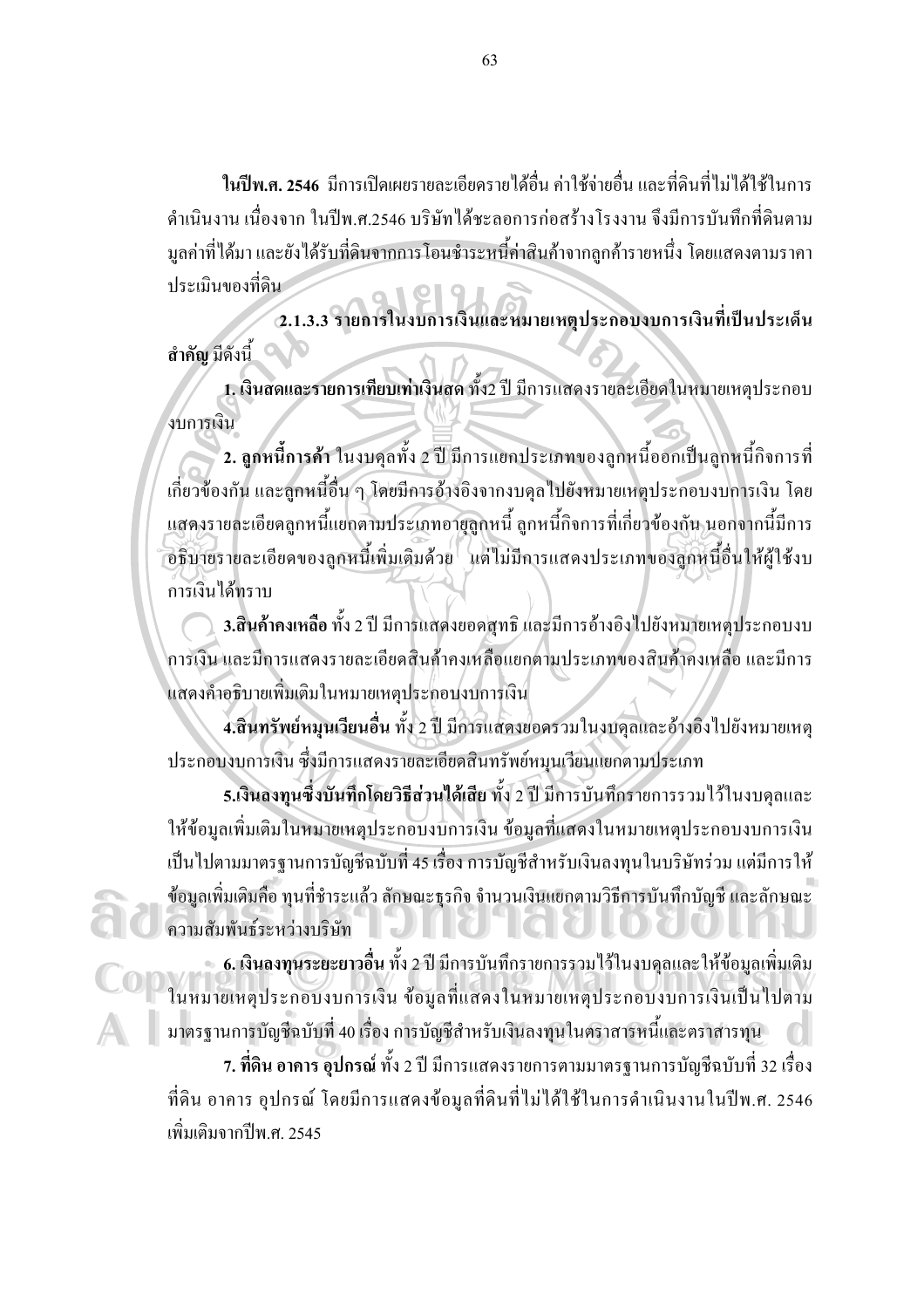8. สินทรัพย์ไม่หมุนเวียนอื่น ทั้ง 2 ปี มีการแสดงยอดรวมในงบดุลและอ้างอิงไปยังหมาย เหตุประกอบงบการเงิน ซึ่งมีการแสดงรายละเอียดสินทรัพย์ใม่หมุนเวียนอื่นแยกตามประเภท

่ 9. เจ้าหนี้การค้า ในงบดุลทั้ง 2 ปี มีการแสดงยอครวมไว้ในรายการหนี้สินหมุนเวียน และ อ้างอิงไปยังหมายเหตุประกอบงบการเงิน เพื่อให้รายละเอียดเจ้าหนี้กิจการที่เกี่ยวข้องกัน

10.หนี้สินหมุนเวียนอื่น ทั้ง 2 ปี มีการแสดงยอดรวมในงบดุลและอ้างอิงไปยังหมายเหตุ ประกอบงบการเงิน ซึ่งมีการแสดงรายละเอียดหนี้สินหมุนเวียนอื่นแยกตามประเภท

11.รายได้และค่าใช้จ่ายอื่น ปี พ.ศ.2546 มีการแสดงขอครวมในงบคุลและอ้างอิงไปยังหมาย เหตุประกอบงบการเงิน ซึ่งมีการแสดงรายละเอียดรายใด้และค่าใช้ง่ายอื่นแยกตามประเภทดังนี้

รายใค้อื่น ประกอบด้วย รายใด้จากการขายเศษชิ้นส่วนและวัตถุ , กำไร(ขาดทุน) จากการจำหน่ายทรัพย์สิน และรายได้อื่น ๆ

้ค่าใช้ง่ายอื่น ประกอบด้วย สินค้าเสื่อมสภาพและล้าสมัย, ขาดทุนจากการด้อยค่า สินค้า และค่าใช้จ่ายอื่น ๆ -

12.หมายเหตุประกอบงบการเงิน ทั้ง 2 ปี เป็นการจัดทำเพื่อให้ข้อมูลที่เพิ่มเติมจากงบดุล งบกำไรขาดทุน งบแสดงการเปลี่ยนแปลงของส่วนของผู้ถือหุ้น งบกระแสเงินสดและนโยบายการ ้บัญชีซึ่งมีรายการที่น่าสนใจ ดังต่อไปนี้

12.1 การเปิดเผยข้อมูลเพิ่มเติมอื่น ตามมาตรฐานการบัญชีฉบับที่ 35 เรื่องการ นำเสนองบการเงิน

12.1.1 ข้อมูลภูมิลำเนาและสถานะทางกฎหมายของบริษัท ลักษณะการ ประกอบธรกิจ

12.1.2 หลักประกันหนี้สินสำหรับ เงินเบิกเกินบัญชีและเงินกู้ยืมระยะสั้น เงินกู้ขึ้มและหนี้สินระยะยาว

12.1.3 การจ่ายเงินปันผล แสดงวันที่จ่ายเงินปันผล จำนวนเงินปันผล และ อัตราเงินปันผลต่อหุ้น

12.1.4 จำนวนพนักงานทั้งหมด ณ วันสิ้นงวดบัญชี 12.1.5 การได้รับการส่งเสริมการลงทน และสิทธิพิเศษในการส่งเสริมการ

ลงทุนของกิจการ

12.1.6 การสำรองตามกฎหมาย แสดงเหตผลที่ต้องมีการสำรองตาม

กฎหมาย

12.1.7 การจัดประเภทรายการใหม่ แสดงเหตุผลของการจัดประเภท

รายการใหม่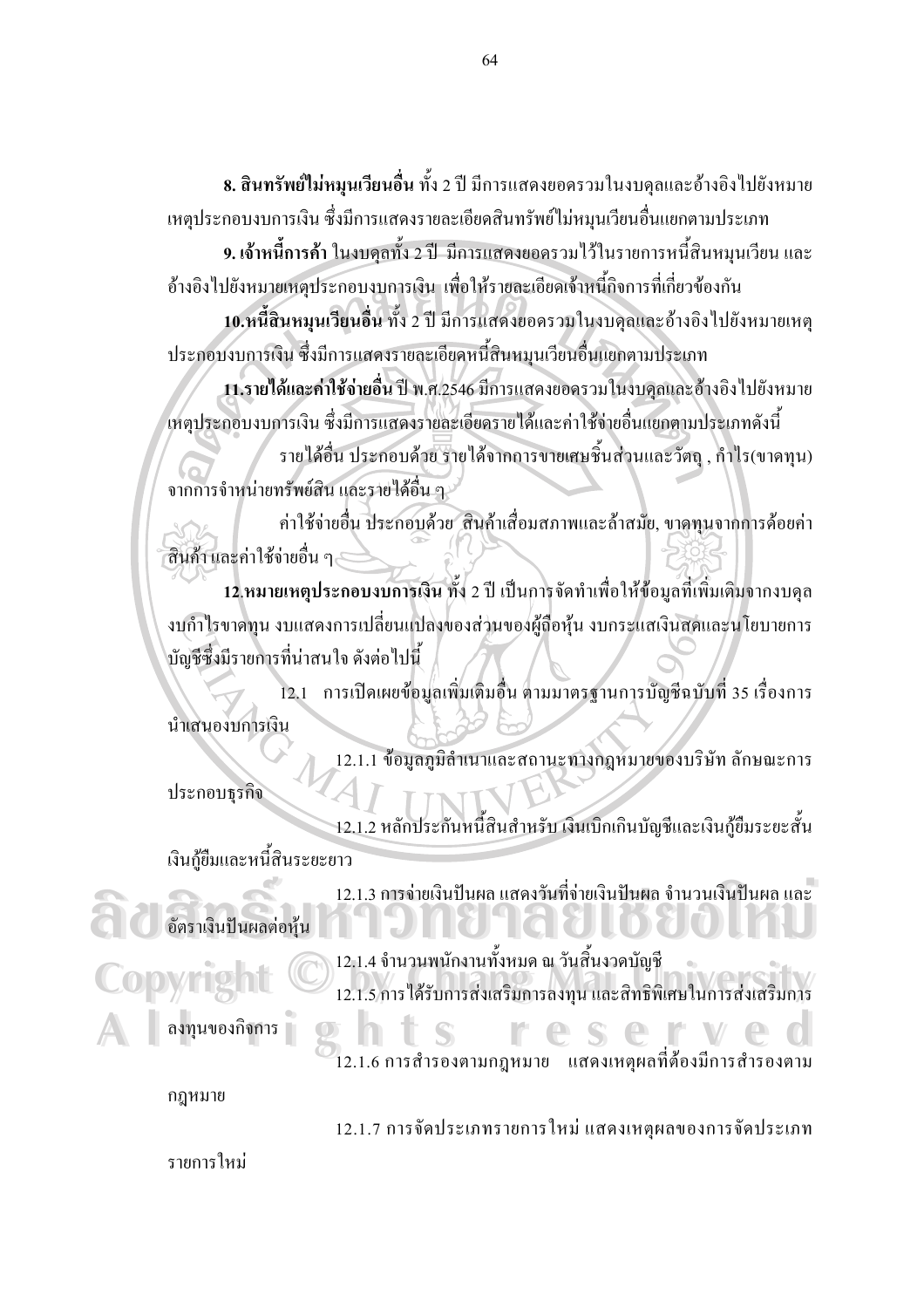12.1.8 ภาระผูกพันและหนี้สินที่อาจเกิดขึ้น แสดงประมาณการผลกระทบ ที่จะเกิดขึ้น และลักษณะเหตุการณ์

12.2 นโยบายการบัญชี เรื่อง ค่าความนิยม โดยแสดงรายละเอียดการตัดจำหน่าย โดยให้ทยอยตัดเป็นค่าใช้จ่ายจำนวน 10 ปี

12.3 รายละเอียดเพิ่มเติมสินค้าคงเหลือและลกหนี้การค้า

0 12.4 ที่ดินที่ไม่ได้ใช้ในการดำเนินงาน แสคงมูลค่าและรายละเอียคของที่คินที่ ไม่ได้ใช้ในการดำเนินงาน

12.5 งบกำไรขาดทุนไตรมาสที่ 4 แสดงรายการคำนวณงบกำไรขาดทุนใน ใตรมาสที่ 4

12.6 สัญญาเช่าระยะยาว แสดงลักษณะเหตุการณ์และจำนวนเงินค่าเช่า 12.7 เครื่องมือทางการเงินที่บริษัทใช้ ในการป้องกันความเสี่ยง, บริษัทนี้จะใช้ สัญญาซื้อขายเงินตราต่างประเทศล่วงหน้า เพื่อป้องกันความเสี่ยงที่อาจจะเกิดขึ้นจากความผันผวน ของอัตราแลกเปลี่ยนเงินตราต่างประเทศ

12.8 รายการตามบัญชีของสินทรัพย์และหนี้สินทางการเงินที่แตกต่างไปจากราคา ียติธรรม โดยแยกแสดงตามประเภทของรายการดังนี้ สินทรัพย์ทางการเงิน และตั๋วเงินรับการค้า

## 2.2 บริษัท สยามภัณฑ์กรุ๊ป จำกัด (มหาชน) ชื่อหลักทรัพย์ SPG

## 2.2.1 ข้อมลทั่วไป

บริษัท สยามภัณฑ์กรุ๊ป จำกัด (มหาชน) คำเนินธุรกิจตั้งแต่ปี 2502 และเข้าสู่ตลาดหลักทรัพย์ในปี 2540 ชื่อย่อหลักทรัพย์คือ SPG ในหมวดยานพาหนะและอปกรณ์ ข้อมลสรป มีดังนี้ ทุนจดทะเบียน บริษัทมีทุนจดทะเบียน 345 ถ้านบาท เรียกชำระแล้วเต็มมูลค่า (จำนวนหุ้นสามัญ 34,500,000 หัน)

การดำเนินธุรกิจ บริษัทประกอบธุรกิจเป็นตัวแทนจำหน่ายสินค้า ดังนี้

1. น้ำมันหล่อลื่น ภายใต้ชื่อ เทรน ดีเทอล่า พาวเวอร์ และ ซุปเปอร์สตาร์ 2. จาระบี ิ ภายใต้ชื่อ เทรน และ จระเข้

m

ภายใต้ชื่อ โบลีเค้นเทรน 3. แบตเตอรี่

ช่องทางการจำหน่ายสินค้า

บริษัท และ บริษัทในเครือ (ผู้ผลิตสินค้าที่จำหน่าย) มีช่องทางการค้าหลัก แยกตามประเภทลูกค้า

1 ลกค้าในประเทศทั่วไป โดยเจ้าหน้าที่การตลาดของบริษัทฯ

2. ลกค้าในประเทศแบบเฉพาะเจาะจงชนิดสินค้า (OEM) โดย ขายตรงจากบริษัทย่อยที่

#### เป็นผู้ผลิต

3. ลูกค้าต่างประเทศ (ตามแนวชายแคน) โดย เจ้าหน้าที่การตลาดของบริษัท

4. ถูกค้าต่างประเทศ (Oversea) โดย เจ้าหน้าที่การตลาดส่วนต่างประเทศ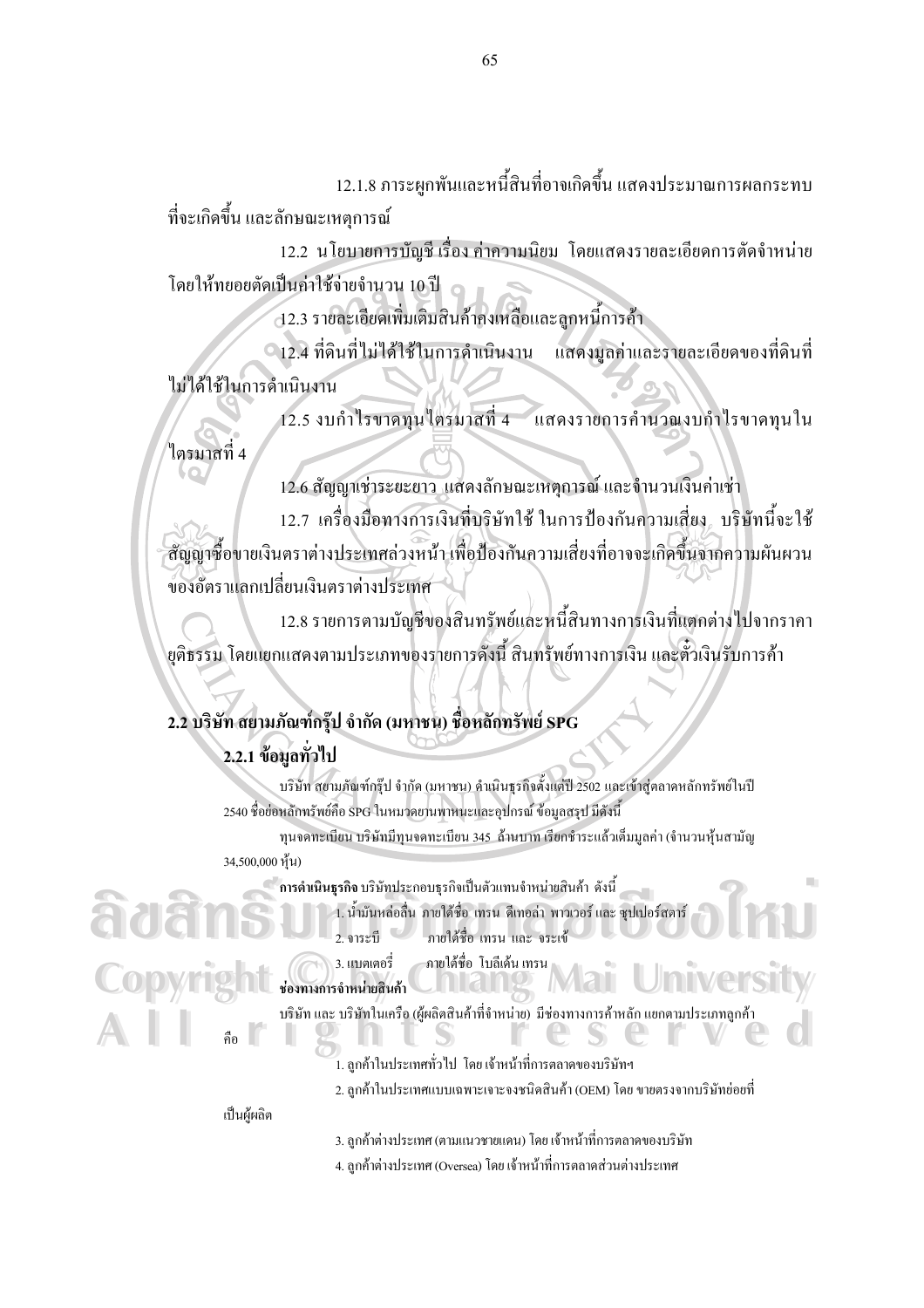ี่ สรปสาระสำคัญที่กระทบผลการดำเนินงานในปี 2546

้ผลิตภัณฑ์แบตเตอรี่ ได้ลงทนเพิ่มทั้งด้านเครื่องจักร เครื่องมือ ที่มีเทคโนโลยีใหม่ ๆ รวมถึงการวิจัย พัฒนาต่าง ๆ เพื่อนำผลิตภัณฑ์แบตเตอรี่ให้ก้าวไปอีกระดับหนึ่ง ดังนี้ วัตถดิบหลัก มีการพัฒนาโดยนำตะกั่ว แคลเซียมมาใช้ในการผลิตตะแกรงแผ่นธาตแทนตะกั่วพลวง ซึ่งจะเพิ่มประสิทธิภาพในการชาร์ตไฟได้รวดเร็ว ์ ขึ้น เทคโนโลยีในการผลิต เปลี่ยนจากผลิตแบตเตอรี่แห้งรอเติมกรดชาร์ต ไฟมาเป็นแบตเตอรี่เติมกรดพร้อมใช้ เพื่อตอบสนองความต้องการของตลาดต่างประเทศ

.<br>ผลิตภัณฑ์น้ำมันหล่อลื่นและจาระบี มีการพัฒนาให้มีสินค้าใหม่ที่มีมาตรฐานสากล เช่น API เกรด สูงขึ้นเพื่อให้ทันกับยุคสมัยปรับเปลี่ยนรูปลักษณ์ภาชนะบรรจุให้ถูกใจและจูงใจผู้บริโภคตลอดเวลา

ี ราคาวัตถุดิบหลัก ในปี 2546 แม้ว่าเงินบาทจะแข็งค่าขึ้น แต่ไม่ว่าจะเป็นน้ำมันพื้นฐาน เม็ด ์ พลาสติก และตะกั่ว ซึ่งเป็นวัตถุดิบหลักของกลุ่มบริษัท ราคาในตลาดโลกได้ปรับตัวสูงขึ้นมากเมื่อเทียบกับปี 2545 ทำให้ต้นทุนผลิตสำหรับทุกผลิตภัณฑ์ของบริษัทสูงขึ้นมาก

2.2.2 การเปิดเผยข้อมูลในรายงานประจำปี

2.2.2.1 รูปแบบการจัดส่งรายงานประจำปี ในปีพ.ศ.2545 และพ.ศ.2546 มีการ จัดส่งรูปเล่มเป็นภาษาไทย และสื่ออิเล็กทรอนิกส์ (CD-ROM)

2.2.2.2 การเปิดเผยข้อมูลตามแบบ 56-2

บริษัทดังกล่าวมีการจัดทำและแสดงรายการตามแบบ 56-2 (รายงานประจำปี) ตาม ข้อกำหนดเกี่ยวกับการเปิดเผยข้อมูลของตลาดหลักทรัพย์ทั้งในปีพ.ศ.2545 และ 2546

ียกเว้น การจัดหาผลิตภัณฑ์ ความจำเป็นและความสมเหตุสมผลของการทำรายการระหว่าง กัน และขั้นตอนการอนุมัติรายการระหว่างกัน

## 2.2.2.3 การเปิดเผยข้อมูลเพิ่มเติมจากแบบ 56-2 ดังนี้

1. สารจากประธานกรรมการ นำเสนอไว้ที่หน้าแรกของรายงานประจำปี

ในปีพ.ศ.2545 มีรายละเอียดที่สำคัญดังนี้

1.ถึงแม้ว่าจะเกิดเหตุการณ์วิกฤตเศรษฐกิจในประเทศ ปัญหาขัดแย้งกับประเทศเพื่อนบ้าน การเกิด อุทกภัย แต่บริษัทก็สามารถทำผลกำไรได้อย่างต่อเนื่องทุก ๆ ปีจนถึงปัจจุบัน ในปีพ.ศ.2545 สามารถทำกำไร ใด้ในระดับที่น่าพอใจเมื่อเทียบกับภาวะที่เศรษฐกิจแข่งขันอย่างรุนแรง เนื่องจากความมุ่งมั่นในการ บริหารงานของกล่มบริษัท ไม่ว่าจะเป็นการพัฒนาสินค้าและบริการ การพัฒนาบคลากร การปรับปรงการ ขยายช่องทางการจัดจำหน่าย ตลอดจนการพัฒนาระบบใหม่ในการบริการสินเชื่อแก่ลูกค้า

2.การควบคุมภายใน คณะผู้บริหารได้ให้ความสำคัญและปรับปรุงพัฒนาประสิทธิภาพในการ ตรวจสอบอย่างต่อเนื่อง ใด้มีการจัดให้มีการทบทวน ตรวจสอบขั้นตอน วิธีการปฏิบัติงานของบริษัท อย่าง ิสม่ำเสมอ ซึ่งตลอดหลายปีที่ผ่านมายังไม่พบว่ามีข้อบกพร่องที่มีนัยสำคัญของการบริหารงานแต่อย่างใด ในปีพ.ศ.2546 มีรายละเอียดที่สำคัญดังนี้  $\blacksquare$ 

1.ในปีพ.ศ.2546 บริษัท ได้รับนโยบายสนับสนุนเศรษฐกิจจากภาครัฐ ได้เกื้อหนุนให้ผู้บริโภคมีขีด ความสามารถและกำลังซื้อสูงขึ้น ภาคการส่งออกเติบโตอย่างต่อเนื่อง จึงเป็นผลให้เศรษฐกิจของประเทศมี อัตราการเจริญเติบโตในปีพ.ศ.2546 ถึงกว่า 6%

2.ในปีพ.ศ.2546 บริษัทประสบปัญหาเกี่ยวกับราคาวัตถุดิบเพิ่มขึ้น ทั้งในแง่อุตสาหกรรม ้น้ำมันหล่อลื่น จาระบี และแบตเตอรี่ แต่บริษัทก็สามารถฟันฝ่าอปสรรคไปได้ สามารถทำกำไรได้ 259.89 ล้านบาท สูงกว่าปีพ.ศ.2545 ซึ่งเท่ากับ 259.64 ล้านบาทเพียงเล็กน้อย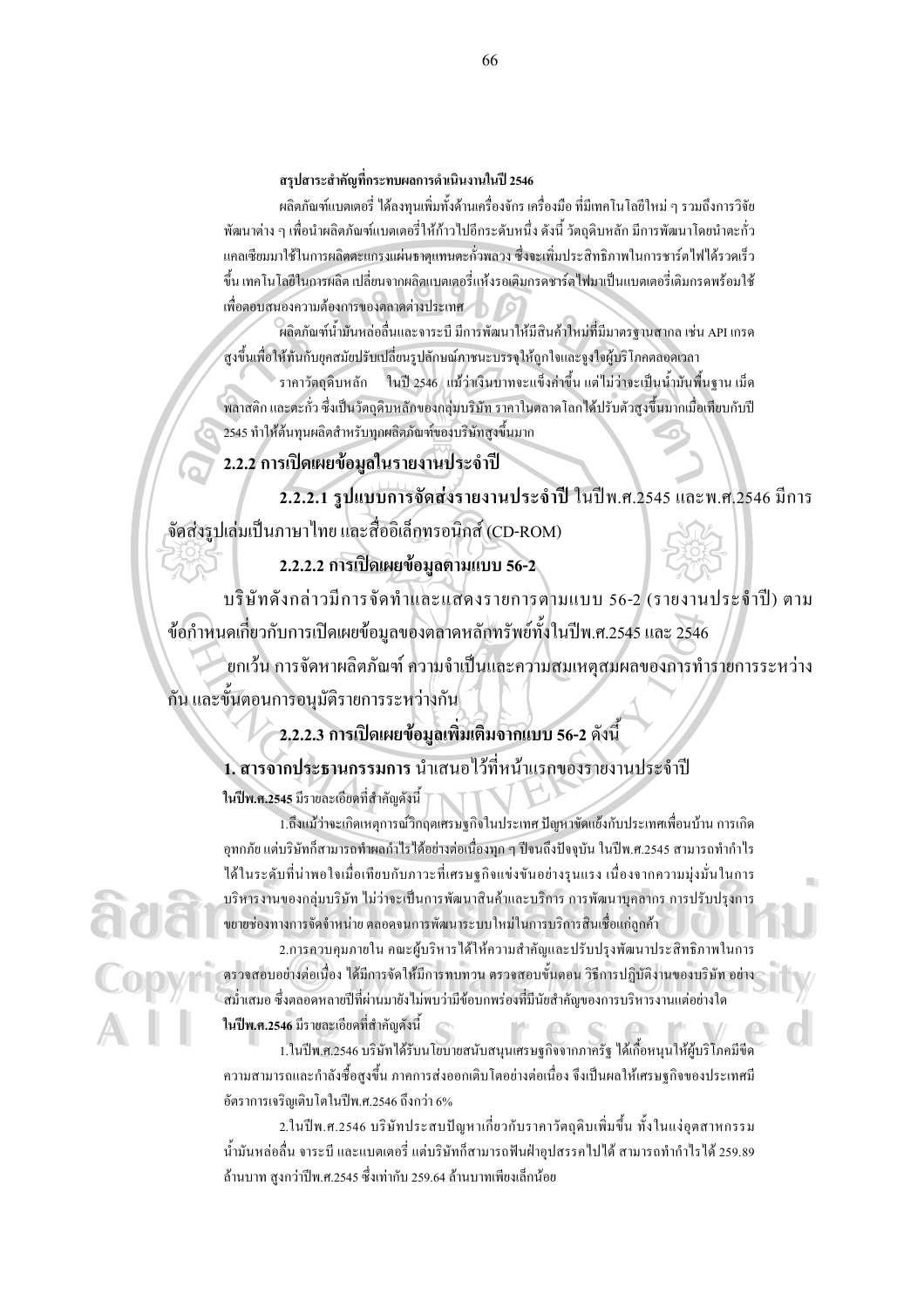3.บริษัทมีการม่งพัฒนาขี้ดความสามารถทั้งในแง่ระดับเกรดของผลิตภัณฑ์ที่พัฒนาให้สงขึ้นทั้ง ความสามารถในการผลิตสินค้าเพื่อให้ได้ปริมาณสินค้าที่มากขึ้นและต้นทุนที่ต่ำลง ตลอดจนการปรับปรุง คุณภาพ โดยลงทุนในห้องทดลองและเครื่องมือตรวจสอบคุณภาพที่ทันสมัย และก่อสร้างอาคารคลังสินค้า แห่งใหม่เพื่อขยายขีดความสามารถในการเก็บสินค้าทกประเภท

2. ผลกระทบต่อสิ่งแวดล้อม โดยในรายงานประจำปี กล่าวว่า

้ เนื่องจากในการผลิตแบตเตอรี่ซึ่งมีวัตถุดิบหลัก กือ ตะกั่ว ซึ่งอาจจะเกิดความเสี่ยงที่ส่งผลกระทบ ้ต่อสภาพแวดล้อมและสุขภาพของพนักงาน แต่บริษัทก็ให้ความสำคัญโดยปรับปรุงระบบการผลิตแบตเตอรี่ ให้เป็นระบบปิด ทำให้มีปัญหาต่อสิ่งแวดล้อมบริเวณโรงงานน้อยมาก นอกจากนี้ ภายในกระบวนการผลิต บริษัทได้จัดหาอุปกรณ์ป้องกันอันตรายแก่พนักงาน ได้แก่ หน้ากาก และถุงมือ และมีการฝึกอบรมพนังงาน ให้เข้าใจระบบการทำงาน รวมทั้งการตรวจสขภาพเป็นประจำ

3. ความเหมาะสมของโครงสร้างเงินทุน ซึ่งแสดงไว้ใน คำอธิบายและการวิเคราะห์ฐานะ การเงินและผลการดำเนินงาน

2.2.2.4 การเปรียบเทียบรายงานประจำปีระหว่างปี พ.ศ.2545 และพ.ศ.2546 ไม่มีความแตกต่างกันระหว่างรายงานประจำปี พ.ศ. 2545 และ พ.ศ.2546 จัดทำในรูปแบบ ลักษณะเดียวกัน

2.2.3 การเปิดเผยข้อมูลในงบการเงิน

2.2.3.1 การเปิดเผยข้อมูลตามมาตรฐานการบัญชีฉบับที่ 35 และประกาศกรม ทะเบียนการค้าเรื่องรายการย่อที่ต้องมีในงบการเงินของบริษัทมหาชน

้องค์ประกอบของงบการเงิน การแสดงข้อมูลทั่วไปในงบการเงิน ซึ่งเป็นไปตามมาตรฐาน ึการบัญชีฉบับที่ 35 เรื่องการนำเสนองบการเงิน

รูปแบบและการจัดเรียงลำดับรายการในงบการเงิน ในงบดุลมีการแสดงรายการหมวด ้สินทรัพย์ หนี้สิน และส่วนของผู้ถือหุ้น ตาม ประกาศกรมทะเบียนการค้า เรื่องการกำหนดรายการ ย่อที่ต้องมีในงบการเงินของบริษัทมหาชน

2.2.3.2 การเปรียบเทียบระหว่างรายการในหมายเหตุประกอบงบการเงินปีพ.ศ. 2545 และ 2546

์<br>| ในปีพ.ศ. 2545 มีการแสดงรายละเอียดข้อมูลของบริษัทในเครือ ที่อยู่ พร้อมแสดงจำนวน พนักงานและค่าใช้จ่ายของพนักงานในแต่ละบริษัท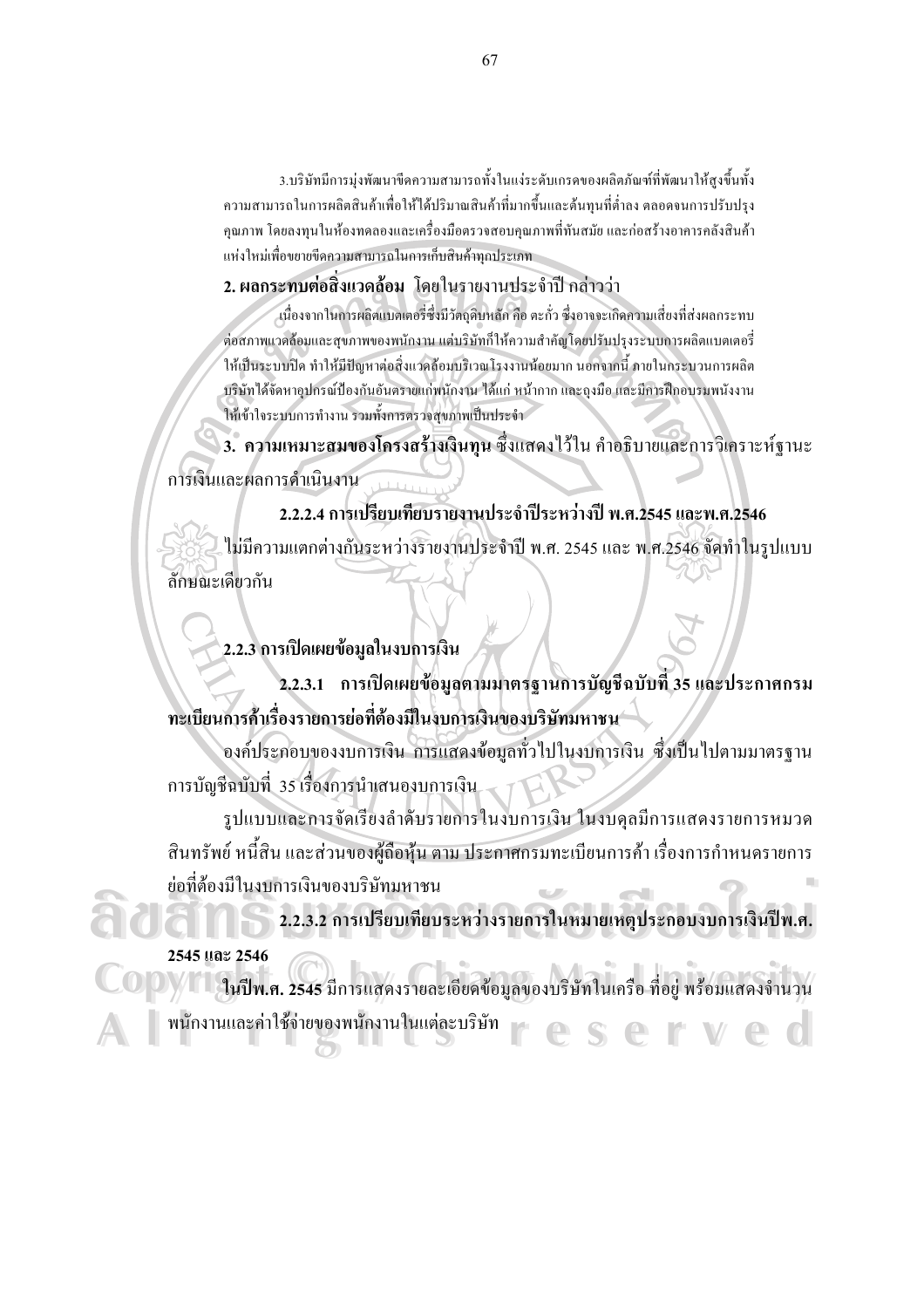2.2.3.3 รายการในงบการเงินและหมายเหตุประกอบงบการเงินที่เป็นประเด็น ี <mark>สำคัญ</mark> มีคังต่อไปนี้

1. เงินสดและรายการเทียบเท่าเงินสด ทั้ง 2 ปี มีเพียงการแสดงน โยบายการบัญชีของเงินสด และรายการเทียบเท่าเงินสดเท่านั้นไม่มีการแสดงรายละเอียดรายการเงินสดและรายการเทียบเท่า เงินสดให้ผู้ใช้งบการเงินได้ทราบ

2. ลูกหนี้การค้า ในงบคุลทั้ง 2 ปี มีการแสดงรายการลูกหนี้การค้าเป็นยอดสุทธิและอ้างอิง ไปยังหมายเหตุประกอบงบการเงิน โดยแยกแสดงตามประเภทลูกหนี้ ตามอายุลูกหนี้ และลูกหนี้ กิจการที่เกี่ยวข้องกัน

3. เงินลงทุนซึ่งบันทึกโดยวิธีส่วนได้เสีย ทั้ง 2 ปี มีการแสดงรายละเอียด รายชื่อบริษัทร่วม และย่อย สัคส่วนการเป็นเจ้าของ ลักษณะธุรกิจของบริษัทร่วมและย่อย ทุนที่ชำระแล้ว และจำนวน เงินตามวิธีการบันทึกบัญชีแบบรากาทุนและส่วนใด้เสีย

ิ **4.เงินลงทุนระยะยาวอื่น** ทั้ง 2 ปี มีการแสดงนโยบายการบัญชี ประเภทเงินลงทุนและมูลค่า ของเงินลงทุน ในหมายเหตุประกอบงบการเงิน

5. เงินเบิกเกินบัญชี และเงินกู้ยืมระยะสั้นจากสถาบันการเงิน ทั้ง 2 ปี มีการแสดงยอดรวม ไว้ในงบคุล และแสคงรายละเอียดในหมายเหตุประกอบงบการเงิน โดย แสคงเฉพาะหลักประกัน หนี้สินเท่านั้น

6. รายการพิเศษ ทั้ง 2 ปี มีการแสคงรายการพิเศษไว้ในงบกำไรขาดทน ถัดจากกิจกรรม ตามปกติและสุทธิจากภาษีเงิน ได้ ตามมาตรฐานการบัญชีฉบับที่ 39 เรื่อง กำไรขาดทุนสำหรับงวด ข้อผิดพลาดที่สำคัญ และการเปลี่ยนแปลงทางบัญชี โดยมีการแสดงลักษณะเหตุการณ์และจำนวน ้เงินไว้ในหมายเหตุประกอบงบการเงิน รายละเอียดเป็นดังนี้

ตามสัญญารับประกันการจัดหาวัตถุดิบและการซื้อขายผลิตภัณฑ์ระหว่างผู้ถือหุ้นบริษัท ไทยลุ้บ ีเบส จำกัด(มหาชน) และธนาคารเจ้าหนี้ ลงวันที่ 16 ก.พ.2538 ถ้าบริษัท ไทยสู้บเบส จำกัด(มหาชน) ผลิตหรือ ขายสินค้าต่ำกว่าปริมาณ หรือราคาที่กำหนดในสัญญา ผู้ถือหุ้นจะต้องจ่ายเงินชดเชยส่วนนี้ให้กับบริษัท ใทยล้บเบส จำกัด(มหาชน) หรือธนาคารเจ้าหนี้ในสัดส่วนการถือห้น ซึ่งบริษัทได้จ่ายเงินชดเชยดังกล่าวเป็น จำนวน 715,294 ดอลล่าร์สหรัฐหรือเท่ากับ 30,749,321 บาทแล้วในเดือนธันวาคม 2545 โดยแสดงเป็น  $\mathcal{W}$  รายการพิเศษ จำนวน 23,061,991 บาท ซึ่งสุทธิจากภาษีเงิน ได้ จำนวน 7,687,330 บาท

7. หมายเหตุประกอบงบการเงิน ทั้ง 2 ปี เป็นการจัดทำเพื่อให้ข้อมูลที่เพิ่มเติมจากงบดุล งบ กำไรขาดทุน งบแสดงการเปลี่ยนแปลงของส่วนของผู้ถือหุ้น งบกระแสเงินสดและนโยบายการ ้บัญชีซึ่งมีรายการที่น่าสนใจ ดังต่อไปนี้

่ 7.1 การเปิดเผยข้อมลเพิ่มเติมอื่น ตามมาตรฐานการบัญชีฉบับที่ 35 เรื่องการ บำเสนคงบการเงิน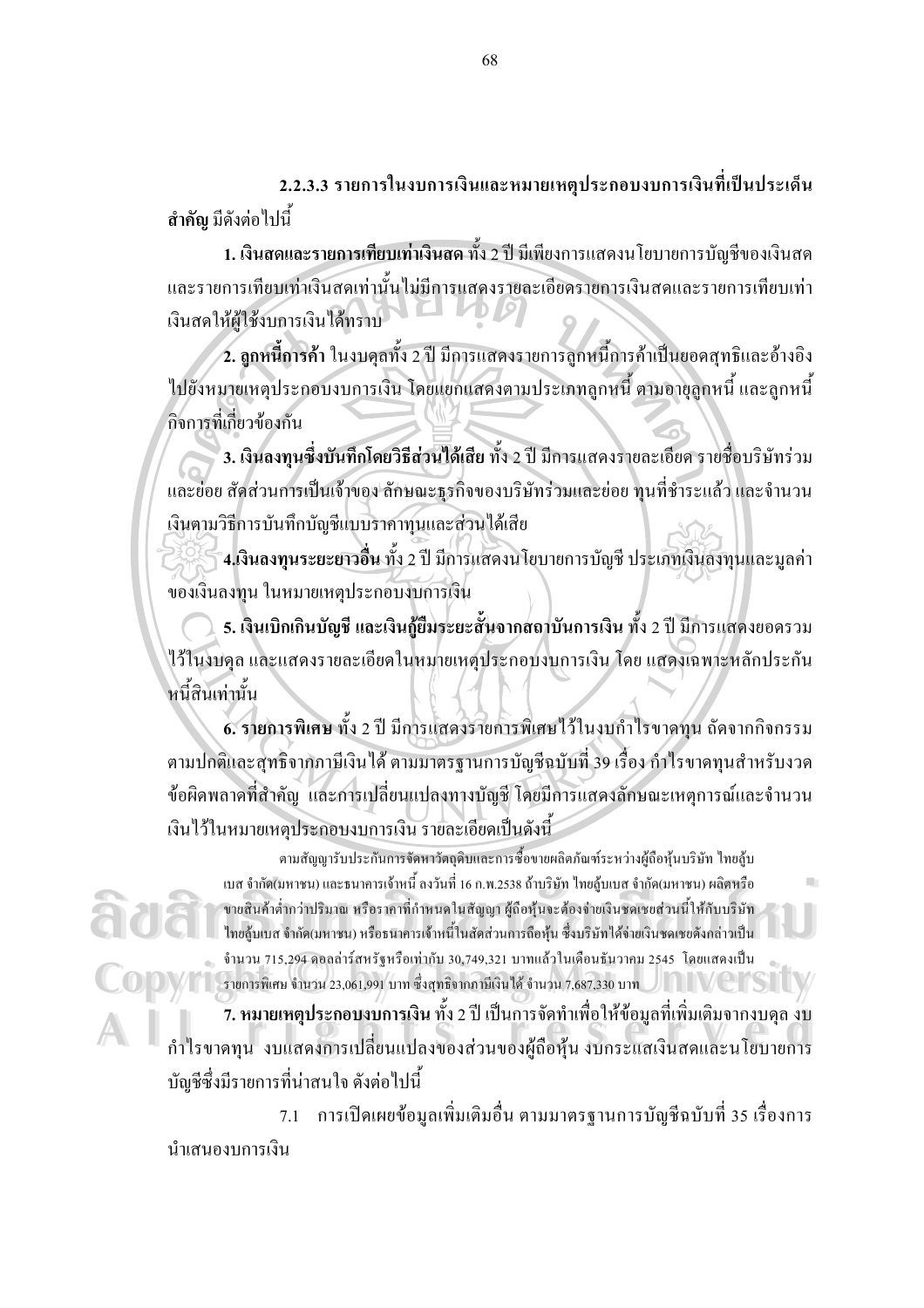7.1.1 ข้อมูลภูมิลำเนาและสถานะทางกฎหมายของบริษัท ลักษณะการ ประกอบธุรกิจ นอกจากนี้ ปีพ.ศ.2545 มีการแสดงข้อมูลของบริษัทในเครือเพิ่มเติม

> 7.1.2 หลักประกันหนี้สินสำหรับ เงินเบิกเกินบัญชีและเงินกู้ยืมระยะสั้น 7.1.3 การจ่ายเงินปันผล แสดงวันที่จ่ายเงินปันผล จำนวนเงินปันผล อัตรา

เงินปันผลต่อหุ้น

7.1.4 จำนวนพนักงาน และค่าใช้จ่ายเกี่ยวกับพนักงานทั้งหมดของกิจการ ้ และในปีพ.ศ.2545 มีการแสดงข้อมูลเพิ่มเติมคือ จำนวนพนักงานและค่าใช้จ่ายเกี่ยวกับพนักงาน แยกเป็นรายบริษัทในเครือ

> 7.1.5 นโยบายบัญชีเกี่ยวกับภาษีเงินใด้และภาษีเงินใด้รอตัดบัญชี 7.1.6 นโยบายบัญชีเกี่ยวกับการใช้ประมาณการทางบัญชี

7.1.7 การสำรองตามกฎหมาย แสคงเหตุผลที่ต้องมีการสำรองตาม ึกฎหมายและจำนวนเงินที่กันไว้เป็นสำรองตามกฎหมาย

7.1.8 การจัดประเภทรายการใหม่ แสดงเหตุผลของการจัดประเภท

รายการใหม่

7.1.9 ภาระผูกพันและหนี้สินที่อาจเกิดขึ้น

7.2 นโยบายการบัญชีเรื่อง สินทรัพย์ไม่มีตัวตนรอตัดบัญชี โดยแสดงระยะเวลาใน

การตัดบัญชี ดังนี้

เครื่องหมายการค้ำ ตัดจ่ายภายในระยะเวลา 10 ปี รายจ่ายตัดจ่ายจำนวน 39.317 บาท ในงบการเงิน รวมและงบการเงินเฉพาะบริษัท

3.กลุ่มผลิตเบาะและชิ้นส่วนหนังในยานยนต์ ประกอบด้วย 1 บริษัท ได้แก่  $\,$ 3.1 บริษัท ชัยวัฒนา แทนเนอรี่ กรุ๊ป จำกัด (มหาชน) ชื่อหลักทรัพย์  $\rm{\bf\,}_{CFT}$ 

## 3.1.1 ข้อมูลทั่วไป

้บริษัท ชัยวัฒนา แทนเนอรี่ กรุ๊ป จำกัด (มหาชน) ประกอบธุรกิจอุตสาหกรรมฟอกหนัง ตั้งแต่ปี พ.ศ.2515 และมีบริษัทย่อยอยู่ 1 บริษัท คือ บริษัท พลาทรัพย์ จำกัด ซึ่งอยู่ในอุตสาหกรรมฟอกหนัง ้ เช่นเดียวกัน โดยบริษัทถือหุ้นอยู่ 60 % ปัจจุบันบริษัทนี้มีทุนจดทะเบียนทั้งสิ้น 225 ล้านบาท จำนวนหุ้น สามัญ 22.5 ล้านหุ้น มูลค่าหุ้นละ 10 บาท และ มีผลิตภัณฑ์หลัก 4 สายผลิตภัณฑ์ คือ ผลิตภัณฑ์หนังโค– กระบื๊อฟอก ผลิตภัณฑ์เฟอร์บิเจอร์หนัง ผลิตภัณฑ์เบาะหนังและชิ้นส่วนหนังสำหรับรถยนต์ และผลิตภัณฑ์ ของเล่นสัตว์เลี้ยง และบริษัทย่อย มีผลิตภัณฑ์หลัก 1 ผลิตภัณฑ์ คือ ผลิตภัณฑ์หนังโค – กระบือฟอก ซึ่ง ี ผลิตภัณฑ์ทั้งหมดของบริษัทและบริษัทย่อยจะเป็นลักษณะผลิตตามคำสั่งซื้อของลกค้า (Make to Order) ไม่มี ี ตราผลิตภัณฑ์ (Brand) เป็นของตนเอง มีสถานที่ตั้งของบริษัท บริษัทย่อย และ โรงงาน อย่ในเขตอำเภอเมือง จังหวัดสมทรปราการ มีกำลังการผลิตหนังโค–กระบือฟอก 2,000,000 ตารางฟต/เดือน เฟอร์นิเจอร์หนัง 30 ี คอนเทนเนอร์/เดือน เบาะหนังและชิ้นส่วนหนังสำหรับรถยนต์ 20.000 คัน/เดือน และของเล่นสัตว์เลี้ยง 15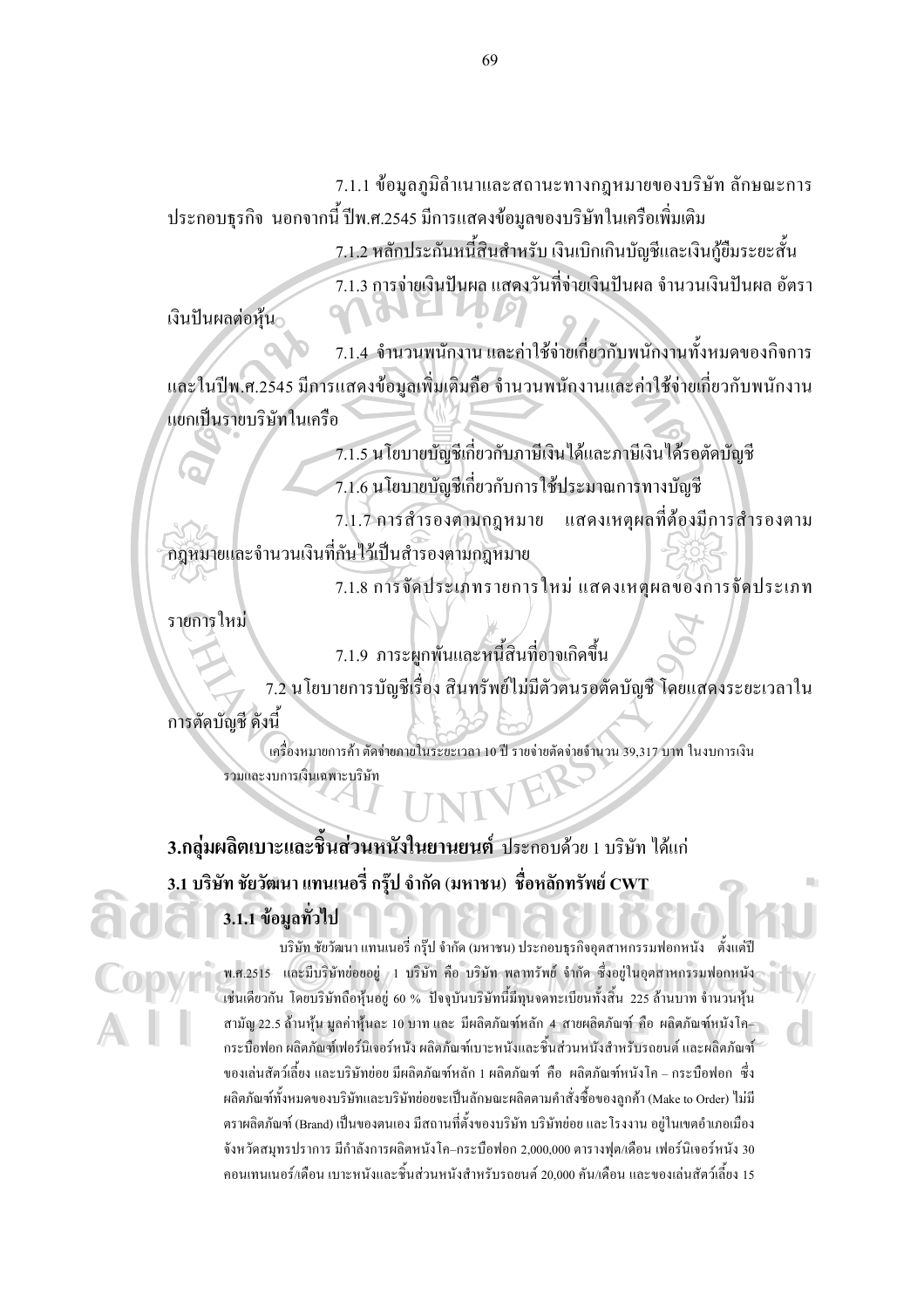คอนเทน-เนอร์/เคือน มีวัตถดิบหลักที่สำคัญ คือ หนังโค-กระบือ และเคมีภัณฑ์ โดยมีแหล่งที่มาทั้งในและ ้ต่างประเทศ และในภาพรวมแล้วไม่มีปัญหาในการจัดซื้อจัดหา หรือการขาดแกลนวัตถุดิบดังกล่าว ทั้งนี้ เป้าหมายในการคำเนินธุรกิจของบริษัท จะยังคงอยู่ในอุตสาหกรรมฟอกหนังที่บริษัทมีประสบการณ์และ ความชำนาญ และไม่มีนโยบายที่จะเพิ่มการลงทุนในธุรกิจอื่น หรือเพิ่มสัดส่วนการลงทุนในบริษัทย่อยแต่ อย่างใด

## 3.1.2 การเปิดเผยข้อมูลในรายงานประจำปี

3.1.2.1 รูปแบบการจัดส่งรายงานประจำปี ในปี พ.ศ. 2545 และในปี พ.ศ. 2546 มี การจัดส่งรายงานประจำปีเป็นภาษาไทยและภาษาอังกฤษ

3.1.2.2 การเปิดเผยข้อมูลตามแบบ 56-2

บริษัทฯ มีการแสดงรายการตามแบบ 56-2 (รายงานประจำปี) ตามข้อกำหนดเกี่ยวกับการ ้เปิดเผยข้อมลของตลาดหลักทรัพย์

ยกเว้น สรุปการเปลี่ยนแปลงที่สำคัญในปีที่ผ่านมา ความจำเป็นและความสมเหตุสมผล ของการทำรายการระหว่างกัน และขั้นตอนการอนุมัติรายการระหว่างกัน

3.1.2.3 การเปิดเผยข้อมูลเพิ่มเติมจากแบบ 56-2 ดังนี้

1. ประวัติของบริษัท โดยแสดงประวัติการก่อตั้งบริษัท การจดทะเบียนเป็นบริษัทมหาชน และการตั้งบริษัทย่อย

2. ผลกระทบต่อสิ่งแวดล้อม กล่าวถึงนโขบายของทางบริษัทในการควบคุมและลด ผลกระทบต่อสิ่งแวดล้อม ดังนี้

ปัจจัยสำคัญของโรงงานฟอกหนังคือ น้ำเสีย โดยน้ำเสียจากกระบวนการผลิต จะได้รับการบำบัด ก่อนปล่อยทิ้งโดยผ่านระบบบำบัดน้ำเสียกลางที่บริษัทตั้งอยู่ ในที่นี้คือเขต อุตสาหกรรมฟอกหนัง กม.30 และกากโครเมียมที่ได้รับจากกระบวนการบำบัดจะถูกแยกออก และนำไปฝังกลบที่ศูนย์ควบคุมมลพิษ นอกจากนี้ วัตถุดิบที่เหลือใช้ ได้แก่ เศษหนัง สามารถขายได้ทั้งหมด

่ 3. หลักการกำกับดูแลที่ดี ไม่มีการแยกออกมาให้เห็นอย่างเด่นชัด เป็นเพียงการกล่าว โดยรวมว่า บริษัทใด้ปฏิบัติตามหลักการกำกับดูแลที่ดีเท่านั้น รายละเอียดมีดังนี้

บริษัทได้ตระหนักถึงความสำคัญของการกำกับดูแลที่ดี ซึ่งจะส่งผลให้การดำเนินงานเป็นไปอย่า มีประสิทธิภาพและประสิทธิผล โดยการดำเนินงานภายใต้การกำกับดูแลของคณะกรรมการบริษัทซึ่งได้ ้กำหนดให้มีการปฏิบัติตามข้อบังคับของบริษัท กฎหมายว่าด้วยหลักทรัพย์และตลาดหลักทรัพย์และกฎหมาย ที่เกี่ยวข้องกับธุรกิจของบริษัท โดยสอดคล้องกับข้อพึงปฏิบัติสำหรับกรรมการบริษัทจดทะเบียน ตลอดจน การปฎิบัติตามหลักการของการกำกับดูแลที่ดี 15 ข้อ ตามแนวทางที่ตลาดหลักทรัพย์กำหนดไว้ ซึ่งส่วนหนึ่ง ของการกำกับดูแลกิจการที่ดี เพื่อเพิ่มความมั่งคั่งสูงสุดแก่ผู้ถือหุ้น และผู้มีส่วนเกี่ยวข้อง

4. การวิเคราะห์รายจ่ายลงทน การวิเคราะห์แหล่งที่มาของเงินทน แสดงไว้ใน คำอธิบาย และการวิเคราะห์ฐานะการเงินและผลการดำเนินงาน โดยกล่าวว่า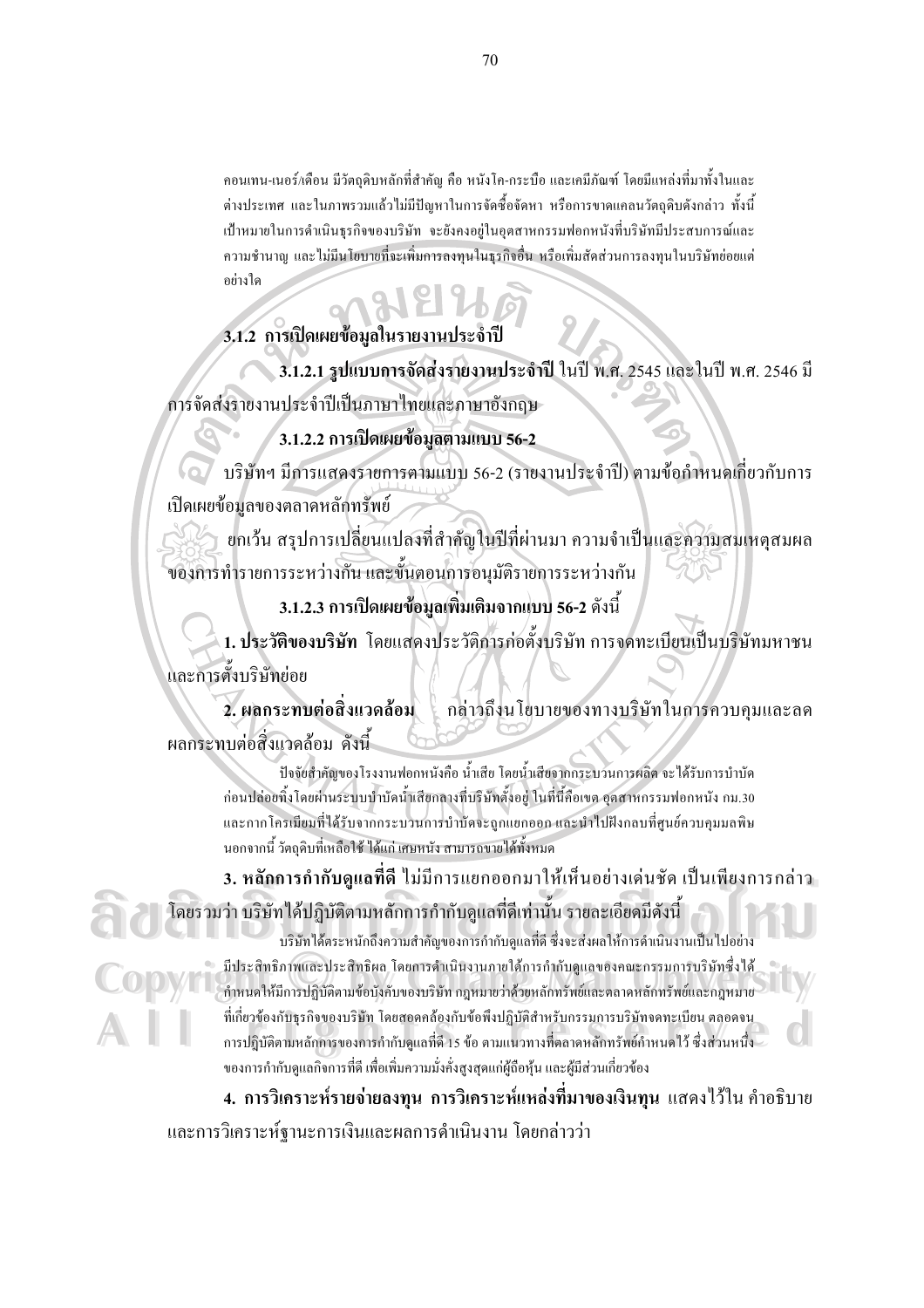รายจ่ายเพื่อการลงทนที่ผ่านมามาจากการเปลี่ยนทดแทนเครื่องจักรเดิมที่เสื่อมสภาพตามการใช้ งานหรือเพิ่มประสิทธิภาพการทำงานให้ดียิ่งขึ้น

3.1.2.4 การเปรียบเทียบรายงานประจำปีระหว่างปี พ.ศ.2545 และพ.ศ.2546 ไม่มีความแตกต่างกันระหว่างรายงานประจำปี พ.ศ. 2545 และ พ.ศ. 2546 จัดทำในรปแบบ ลักษณะเดียวกัน

3.1.3 การเปิดเผยข้อมูลในงบการเงิน

3.1.3.1 การเปิดเผยข้อมูลตามมาตรฐานการบัญชีฉบับที่ 35 และประกาศกรม ทะเบียนการค้าเรื่องรายการย่อที่ต้องมีในงบการเงินของบริษัทมหาชน

(๑) องค์ประกอบของงบการเงิน การแสดงข้อมูลทั่วไปในงบการเงิน ซึ่งเป็นไปตามมาตรฐาน ึการบัญชีฉบับที่ 35 เรื่องการนำเสนองบการเงิน

รูปแบบและการจัดเรียงลำดับรายการในงบการเงิน ในงบดุลมีการแสดงรายการหมวด ้สินทรัพย์ หนี้สิน และส่วนของผู้ถือหุ้น ตาม ประกาศกรมทะเบียนการค้า เรื่องการกำหนดรายการ ย่อที่ต้องมีในงบการเงินของบริษัทมหาชน

3.1.3.2 การเปรียบเทียบระหว่างรายการในหมายเหตุประกอบงบการเงินปีพ.ศ. 2545 และ พ.ศ.2546

ในปีพ.ศ.2545 มีการแสดงรายละเอียดเพิ่มเติมของเงินลงทุนชั่วคราว ว่าเป็นรายการเงินฝาก ธนาคารระยะเวลาไม่เกิน 1 ปี อัตราคอกเบี้ย 1.00-2.25 ต่อปี ซึ่งวางเป็นประกันสินเชื่อจากธนาคาร และรัฐวิสาหกิจและมีการแสดงเหตุผลของการจัดประเภทรายการใหม่ ในบางรายการของปีพ.ศ. 2544 เพื่อให้สอดคล้องกับงบการเงินปี 2545

ในปีพ.ศ.2546 มีการแสดงรายละเอียด 1.เงินฝากธนาคารที่นำไปค้ำประกัน ซึ่งบริษัทนำไป ้ค้ำประกันสินเชื่อจากธนาคารและรัฐวิสาหกิจ จำนวน 16.7 ล้านบาท 2.รายละเอียดของสัญญาเช่า ึการเงิน 3.เงินให้กู้ยืมและเงินกู้ยืมระยะสั้นแก่กิจการที่เกี่ยวข้องกัน 4.รายได้อื่น 5.รายละเอียดภาระ ผูกพันเพิ่มเติมกับธนาคารเกี่ยวกับเลตเตอร์ออฟเครดิตที่ยังไม่ได้ใช้ และจากการธนาคารออก า 1 หนังสือค้ำประกันบริษัทฯ และในระหว่างปี บริษัทถูกกรมศุลกากรตรวจสอบเกี่ยวกับการเสียภาษี ี ศลกากร ซึ่งผลการตรวจสอบยังไม่ทราบ

สำคัญ มีดังนี้

1. เงินสดและรายการเทียบเท่าเงินสด ทั้ง2 ปี มีการแสดงรายละเอียดในหมายเหตุประกอบ งบการเงิน และในปี พ.ศ.2546 มีการอธิบายรายละเอียด เงินฝากธนาคารที่นำไปค้ำประกับ

71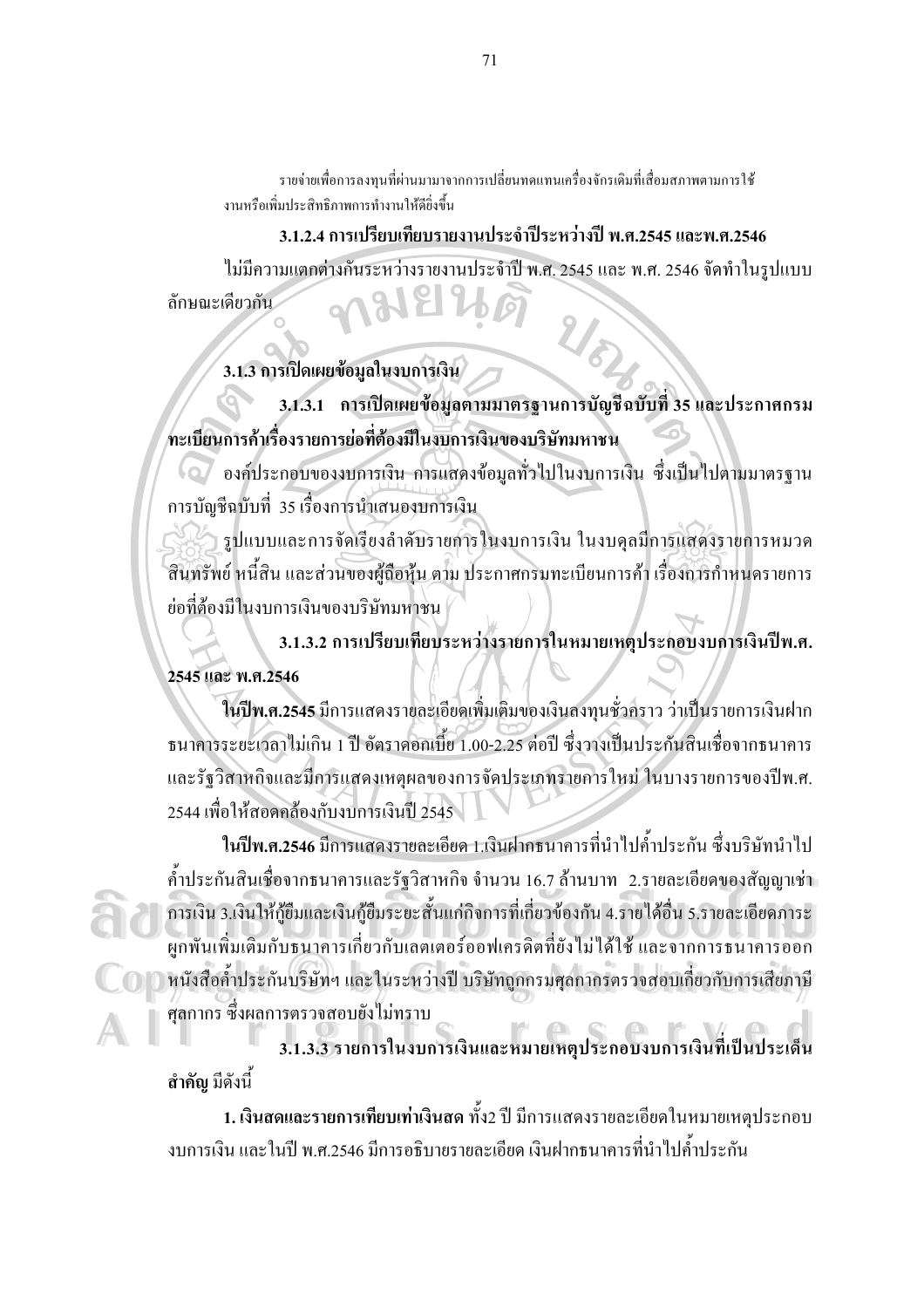2. ลูกหนี้การค้า ในงบคุลทั้ง 2 ปีมีการแสดงด้วยยอดสุทธิและอ้างอิงในหมายเหตุประกอบ ึงบการเงิน โดยมีการจำแนกตามอายุลูกหนี้ และตามประเภทลูกหนี้

3. สินทรัพย์หมุนเวียนอื่น ในงบคุลทั้ง 2 ปี มีการแสคงยอครวม และอ้างอิงไปให้ รายละเอียดยังหมายเหตุประกอบงบการเงิน ในหมายเหตุประกอบงบการเงินมีการจำแนกตาม ประเภทของสินทรัพย์หมนเวียน

4. เงินลงทุนชั่วคราว ในหมายเหตุประกอบงบการเงินปีพ.ศ.2545 มีการแสดงรายละเอียด เพิ่มเติมของเงินลงทนชั่วคราว แต่ในปีพ.ศ.2546 ไม่มีการแสดงรายการดังกล่าว

5. เจ้าหนี้การค้า ในงบดุลทั้ง 2 ปี มีการแสดงด้วยยอดรวม และมีรายการอ้างอิง ไปยังหมาย ้เหตุประกอบงบการเงิน โดยแยกแสดงตามประเภทเจ้าหนี้การค้า

6. รายได้อื่น มีการอ้างอิงและแสดงในหมายเหตุประกอบงบการเงินเฉพาะปีพ.ศ. 2546 เท่านั้น ปีพ.ศ. 2545 ไม่มีการแสดงรายการดังกล่าว

้ 7. หมายเหตุประกอบงบการเงิน ทั้ง 2 ปี เป็นการจัดทำเพื่อให้ข้อมูลที่เพิ่มเติมจากงบคุล งบ กำไรขาดทุน งบแสดงการเปลี่ยนแปลงของส่วนของผู้ถือหุ้น งบกระแสเงินสดและนโยบายการ บัญชีซึ่งมีรายการที่น่าสนใจ ดังต่อไปนี้

7.1 การเปิดเผยข้อมูลเพิ่มเติมอื่น ตามมาตรฐานการบัญชีฉบับที่ 35 เรื่องการ นำเสนองบการเงิน

7.1.1 ข้อมูลภูมิลำเนาและสถานะทางกฎหมายของบริษัท ลักษณะการ ประกอบธรกิจ

7.1.2 หลักประกันหนี้สินสำหรับ เงินเบิกเกินบัญชีและเงินกู้ยืมระยะสั้น และเงินกู้ขึ้มระยะยาว

7.1.3 จำนวนพนักงาน และค่าใช้จ่ายเกี่ยวกับพนักงานทั้งหมดของกิจการ 7.1.4 นโยบายบัญชีเกี่ยวกับภาษีเงินใด้และภาษีเงินใด้รอตัดบัญชี 7.1.5 การสำรองตามกฎหมาย แสดงเหตุผลที่ต้องมีการสำรองตาม

.<br>7.1.6 ภาระผูกพันและหนี้สินที่อาจเกิดขึ้น โดยแสดงประมาณการ ผลกระทบที่จะเกิดขึ้น และลักษณะเหตุการณ์ที่จะเกิดขึ้น ่ 7.2 นโยบายการบัญชี เรื่อง การค้อยค่าของสินทรัพย์ 7.3 นโยบายการบัญชี เรื่อง สัญญาเช่าทางการเงิน และรายละเอียดของสัญญาเช่า ิการเงิน ซึ่งแสดงเฉพาะในปีพ.ศ.2546 เท่านั้น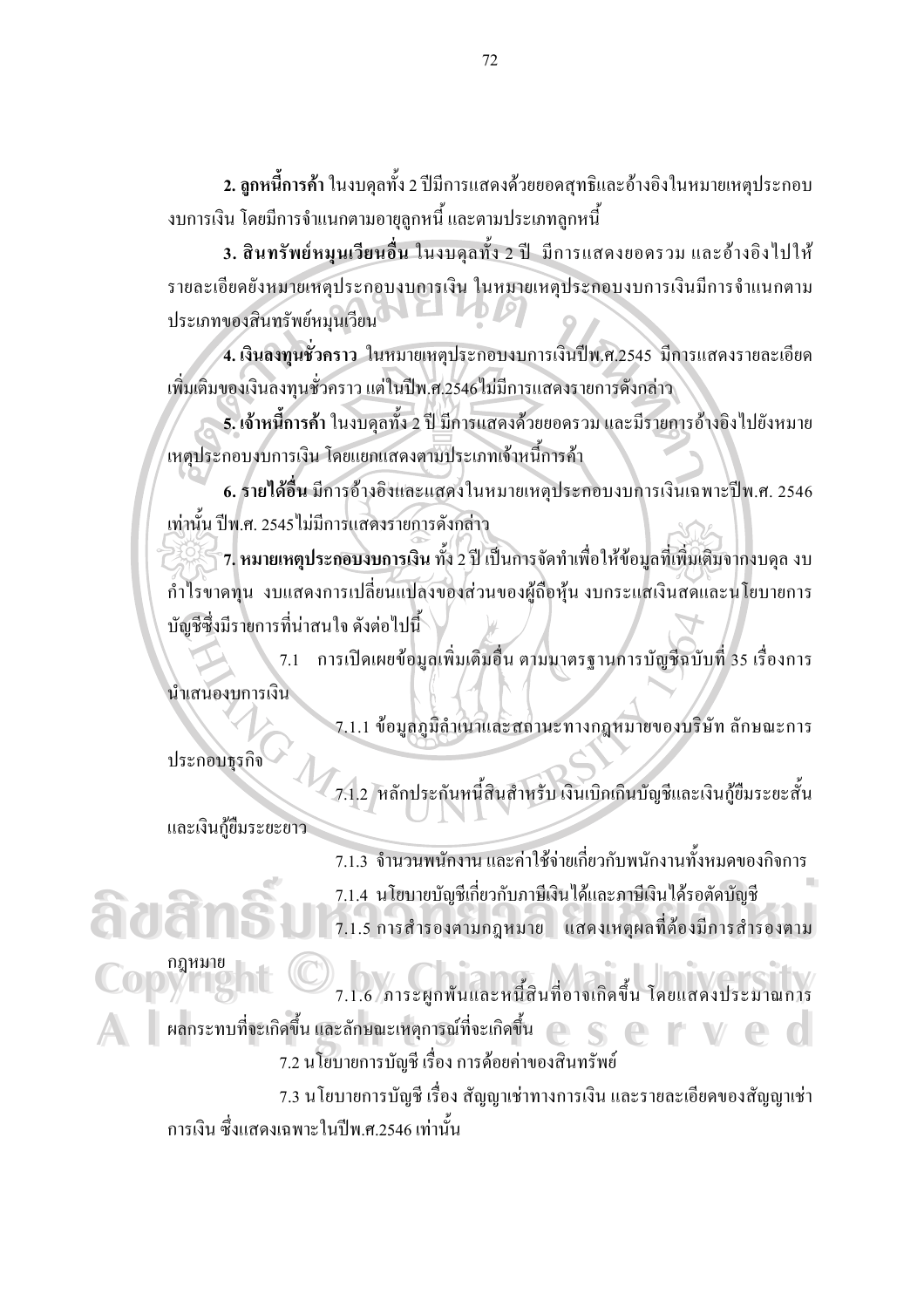7.4 เงินกู้ยืมระยะสั้นและเงินให้กู้ยืมระยะสั้นแก่กิจการที่เกี่ยวข้องกัน ในปีพ.ศ. 2545 มีการแสดงนโยบายการคิดต้นทุนกู้ยืม และในปีพ.ศ.2546 มีการแสดงจำนวนเงินต้นและปลาย งวด และรายการเคลื่อนไหวระหว่างปี

# 4.กลุ่มผลิตยางนอกและยางในของยานยนต์ ประกอบด้วย 3 บริษัท ได้แก่ 4.1 บริษัท ก๊ดเยียร์ (ประเทศไทย) จำกัด (มหาชน) ชื่อหลักทรัพย์ GYT

## 4.1.1 ข้อมูลทั่วไป

บริษัท ก๊คเยียร์ (ประเทศไทย) จำกัด (มหาชน) ประกอบธรกิจหลักโคยเป็นผ้ผลิตและจำหน่าย ยางรถยนต์ ยางรถบรรทุก ยางรถเกรด และยางล้อเครื่องบิน ภายใต้ชื่อการค้า "ถู๊ดเยียร์" บริษัท ได้เปิดคำเนิน ้กิจการในประเทศไทยมาเป็นเวลากว่า 30 ปี ปัจจุบันมีทุนจดทะเบียน 74 ล้านบาท จำนวนหุ้นสามัญ 7.4 ล้าน ห้น มลค่าห้นละ 10 บาท ตลอดเวลาที่ผ่านมา บริษัทมีความม่งมั่นที่จะทำการผลิตและพัฒนาผลิตภัณฑ์ที่ เปี่ยมด้วยคุณภาพ เป็นที่ยอมรับของผู้บริโภค ดังจะเห็นได้ว่า บริษัท กู๊ดเยียร์ (ประเทศไทย) จำกัด (มหาชน) ใด้รับรางวัลในส่วนที่เกี่ยวกับผลิตภัณฑ์และการบริหารจัดการ จากหน่วยงานต่าง ๆ ทั้งในและต่างประเทศ โดยได้รับการรับรองระบบการจัดการด้านคุณภาพ (OS 9000) จาก Lloyd's Register Quality Assurance ประเทศออสเตรเลีย เมื่อวันที่ 27 สิงหาคม 2542 ในปี 2545 ที่ผ่านมา บริษัทฯยังได้รับการรับรองการจัดการ ระบบด้านสิ่งแวดล้อม (ISO 14001) จาก Lloyd's Register Quality Assurance ประเทศออสเตรเลีย รางวัล ิสถานประกอบการดีเด่นด้านแรงงานสัมพันธ์ในสถานประกอบการระดับประเทศปี 2545 รวมทั้งรางวัล สถานประกอบการดีเด่นด้านการบริหารความปลอดภัย อาชีวอนามัย และสภาพแวดล้อมในการทำงาน ติดต่อกันเป็นปีที่ 5 (ตั้งแต่ปี 2542-2546) จากการรับรองและรางวัลที่ได้รับย่อมเป็นสิ่งยืนยันในความมุ่งมั่น ของบริษัทที่จะบริหารองค์กรให้เป็นสถานประกอบการที่มีความปลอดภัย ถูกสุขอาชีวะอนามัย และไม่ส่งผล กระทบหรือก่อให้เกิดมลภาวะต่อสิ่งแวดล้อมในชมชน

4.1.2 การเปิดเผยข้อมลในรายงานประจำปี

4.1.2.1 รูปแบบการจัดส่งรายงานประจำปี ในปี พ.ศ. 2545 และในปี พ.ศ. 2546 มี ึการจัดส่งรูปเล่มเป็นภาษาไทยและภาษาอังกฤษ

4.1.2.2 การเปิดเผยข้อมูลตามแบบ 56-2

บริษัทดังกล่าวมีการจัดทำและแสดงรายการตามแบบ 56-2 (รายงานประ ี ข้อกำหนดเกี่ยวกับการเปิดเผยข้อมูลของตลาดหลักทรัพย์

ียกเว้น ความจำเป็นและความสมเหตุสมผลของการทำรายการระหว่างกัน และขั้นตอนการ อนมัติรายการระหว่างกัน

## 4.1.2.3 การเปิดเผยข้อมูลเพิ่มเติมจากแบบ 56-2 ดังนี้

1.สารจากประธานกรรมการ โดยบำเสบอไว้ใบหน้าแรกของรายงาบประจำปีแสดง รายละเอียดดังต่อไปนี้